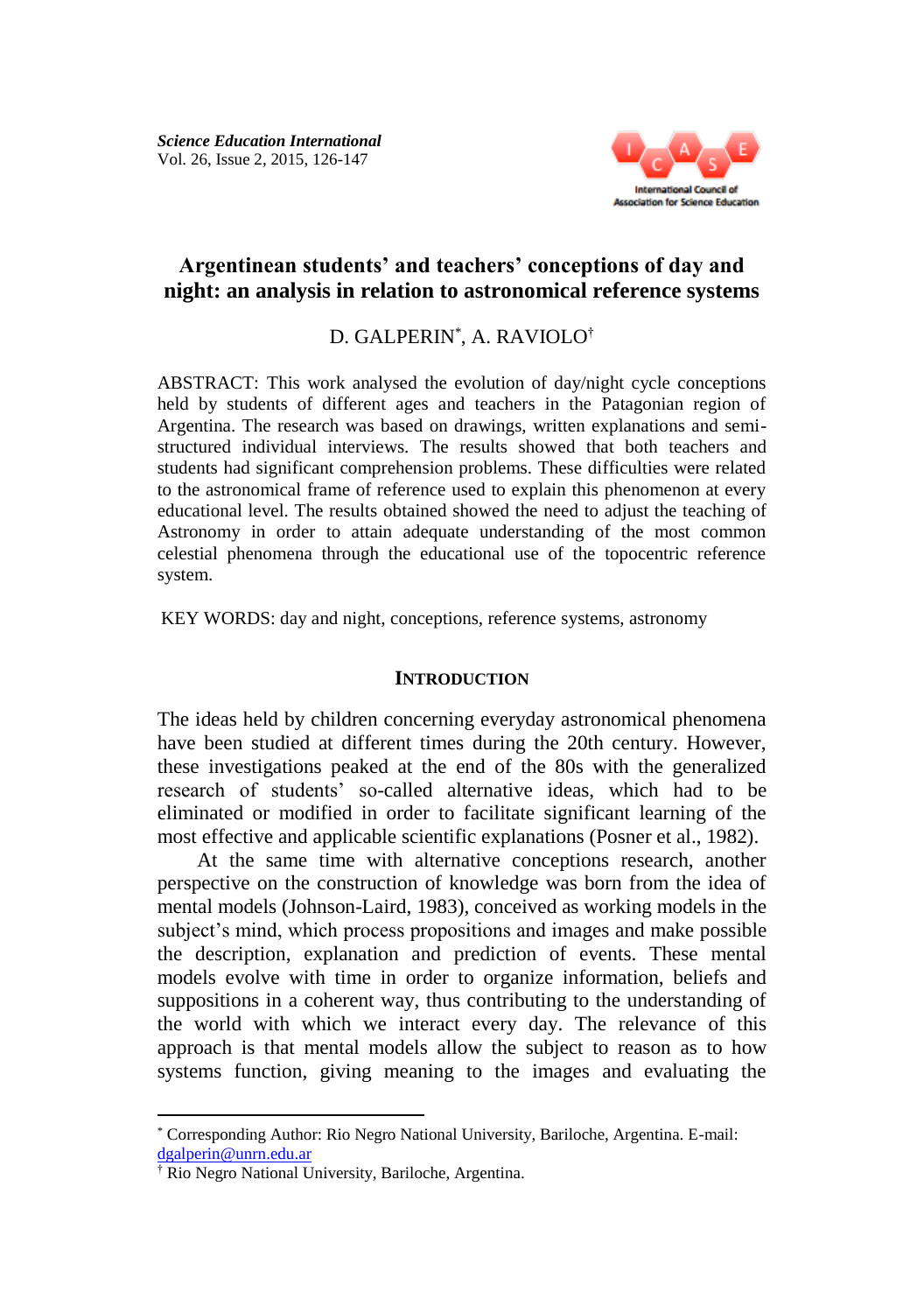propositions as true or false. In this way, the subjects make inferences and predictions, answer questions, decide upon actions and control their implementation. These internal representations therefore fulfill functions similar to scientific models, as they allow description, explanation, prediction and efficient action in relation to a system (Harrison & Treagust, 2000).

Diverse studies have been carried out to explore the mental models children use when thinking and acting in relation to celestial phenomena that can be observed in the sky (Baxter, 1989; Vosniadou & Brewer, 1992, 1994; Schoon, 1995; Chiras & Valanides, 2008). In a similar vein, Vega Navarro (2007) carried out a revision of existing works on children's ideas regarding different astronomical topics, such as the shape of the Earth, day and night, the seasons of the year and the lunar phases.

This research analyzes mental models used by students of different ages for explaining the phenomenon of day and night and how these ideas evolve throughout the different educational levels. The teachers' conceptions are also examined in order to find a possible source of the inadequate representations given by the students.

This study is distinctive in that it analyzes the relationship between teachers' and students' mental models and the astronomical reference system they use, implicitly, to formulate their explanations for the day/night cycle. It is interesting to evaluate whether these explanations constitute "synthetic models" (Vosniadou & Brewer, 1992), in which explanations learned in a school context are combined with ideas formed through experience of everyday life. This line of investigation, involving analysis of the reference systems, has been little studied.

## **REVIEW OF RELEVANT LITERATURE**

## *Students' Conception of Day and Night*

In the past, research has been carried out with students of different ages on the explanations they give for the day and night phenomenon. For example, Sadler (1987) performed an investigation with 9th grade students and found that they had various ways of explaining the phenomenon, some of which were notable due to the fact that the students were 14 years old. Some of these were: "the clouds block the Sun" or "the Moon blocks the Sun". Similar results were found by Baxter (1989) with students whose ages ranged from 9 to 16.

Jones, Lynch and Reesinck (1987) carried out a study with students from Tasmania (between 9 and 12 years old) and found that the day and night phenomenon was explained in the following ways: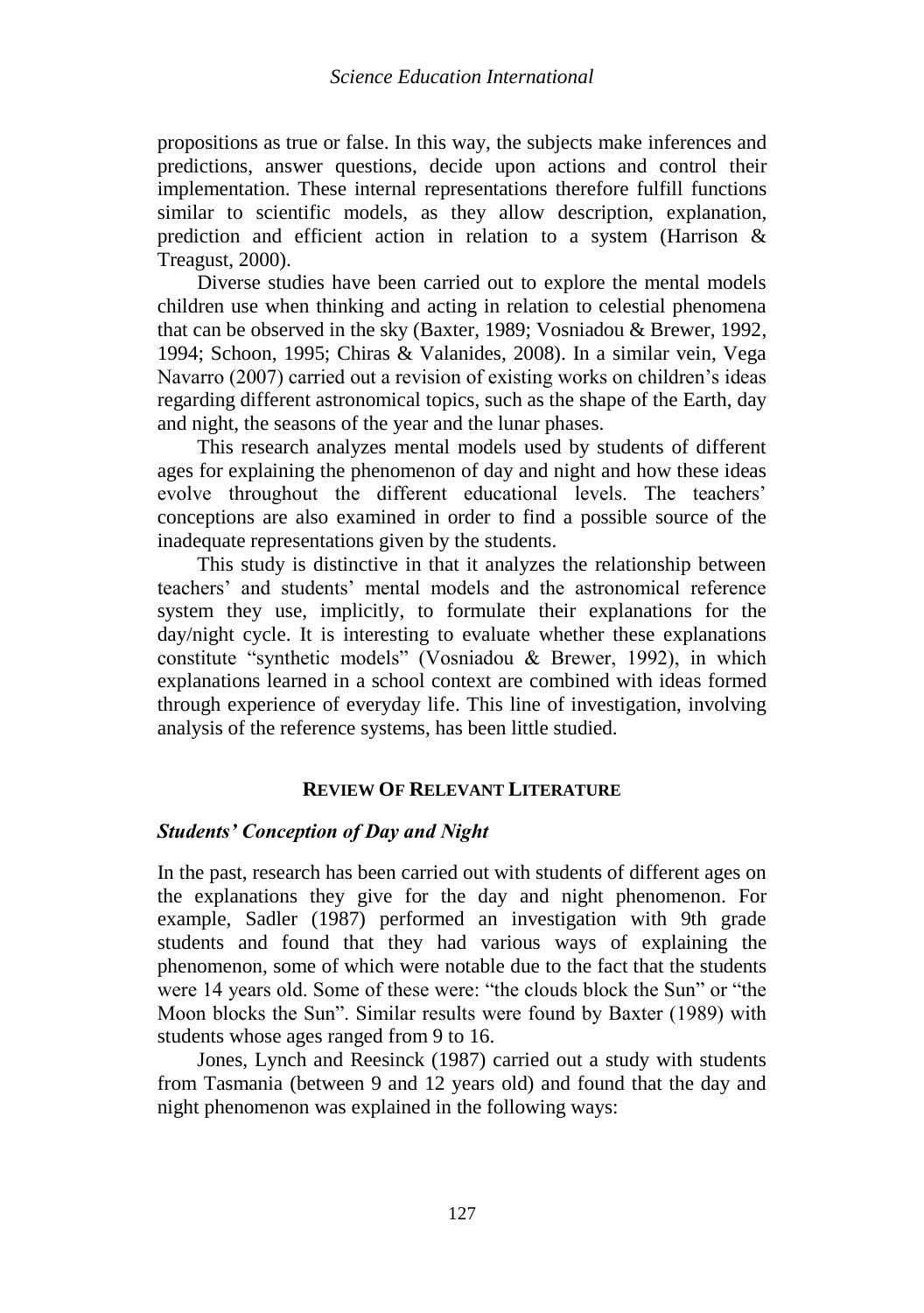- a) The Sun and the Moon come closer and then move away ("miraculous movement").
- b) The Earth rotates, and the Sun and the Moon are stationary in space, in opposite positions.
- c) The Sun and Moon revolve around the Earth.
- d) The Earth and Moon revolve around the Sun (with the Earth rotating on its own axis).
- e) The Earth rotates, and at the same time revolves around the Sun (with the Moon revolving around the Earth).

Vosniadou and Brewer (1994) carried out exhaustive research with students between 6 and 11 years old in order to identify the children's mental models with respect to day and night. The authors maintained that the belief that the Moon appears at night and disappears during the day is a consequence of children's personal experiences, both real (the Sun appears during the day and not at night), and those perceived to be so (the Moon can be seen during the entire night). In other words, they concluded that these models originate from the particular way each subject understands and justifies the appearance and disappearance of the celestial bodies (if they do so on their own, if something blocks them, if they disappear because they move, etc.).

Chiras and Valanides (2008) analyzed 4th and 6th grade elementary students' mental models concerning day and night. They found that the large majority had incorporated models that could be classified as "geocentric" in spite of the fact that at school they had received instruction based on the heliocentric model (the Earth rotating on its axis revolving around the Sun). As a result, the authors presumed that the students require certain prior knowledge or prerequisites in order to understand the day and night phenomenon in terms of the Earth's rotation:

- a) The Earth has a spherical shape.
- b) The day/night cycle relates only to the Earth's rotation around its own axis.
- c) It is impossible to have only day or night on Earth.
- d) The Earth's axis is tilted.
- e) The Moon does not emit its own light and has nothing to do with day or night.
- f) Light rays travel in a straight line.

When we analyze the inadequate explanations offered by the students we can see that several of them are based on the erroneous assumption held by children, and by many adults, that the Moon is present in the sky every night. In consequence, the explicative models tend to be "adapted" without questioning this "knowledge", and the Moon is included in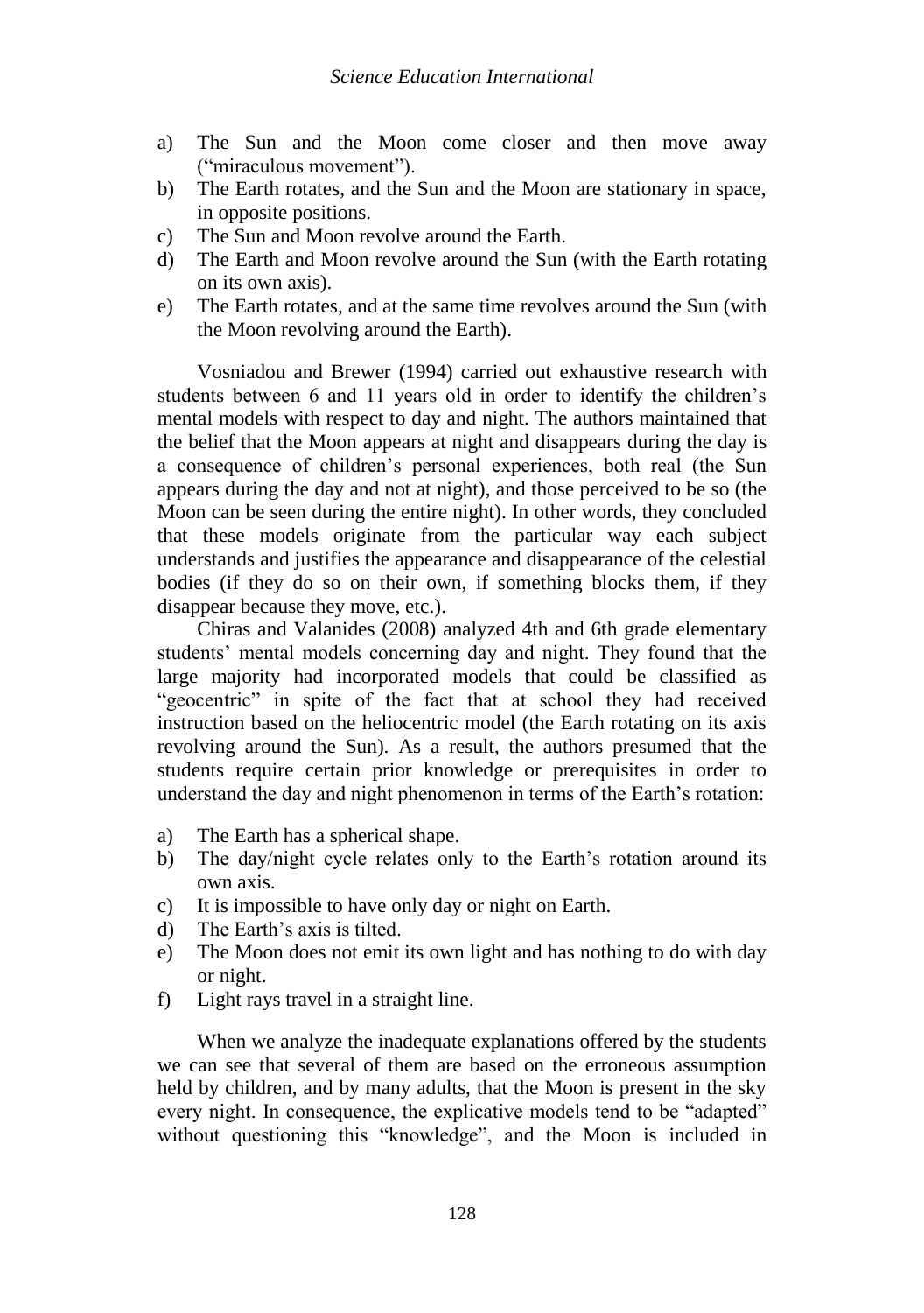practically all the explanations, even those that indicate adequate comprehension of day and night based on the Earth's rotation.

Over many years different research papers have been published which suggest there is a need to promote changes in science classes: from traditional methodology, based on reading texts and listening to "lectures" from the teacher, to proposals that focus on the student's own process of knowledge-building. As a consequence of these changes, students of different ages have attained better understanding of the day and night phenomenon and of the Earth's and Moon's movements as seen from space. This has been made possible by the development of didactic sequences that focus on certain aspects in particular: for example, promoting the conceptual change using collaborative learning (Çelikten et al., 2012), carrying out scientific activities with pre-school children (Kallery, 2011; Dogru & Seker, 2012), using the computer as a useful support to visualize movement of the celestial bodies in three dimensions (Isik-Ercan et al., 2014), for graphical representations (Schwarz et al., 2011), to model and build simulations (Joolingen et al., 2014), and to use the planetarium as an educational resource (Türk & Kalkan, 2015) which can offer explanations from two different reference systems (from a point on the Earth's surface or from a point external to the Earth) (Plummer, Wasko & Slagle, 2011).

However, other researchers question some of the results by objecting to the interview and drawing methodology in the studies with children (Hannust & Kikas, 2010). They showed that scientific knowledge about day and night and the seasons of the year are declined during the years after they were taught, and that the students from higher grades (7th and 9th) give more "common sense" answers than the younger students (5th grade). It is possible that this is connected to learning about the astronomical phenomena purely by rote, quite separate from what can be observed in the sky every day (Kikas, 1997). Alternatively, this can be connected to the predominant use of the heliocentric reference system, which is very complex for children, to the detriment of the topocentric reference system, which is more associated with the everyday observations and experiences of every terrestrial observer (Galperin & Raviolo, 2014).

In this work we focus on the latter point: Which reference system do students and teachers use implicitly when trying to explain the day/night cycle?

## *Conceptions held by pre-service and in-service teachers about day and night*

Different studies showed that some of the ideas held by in-service or preservice teachers are similar to those of elementary school students (Camino, 1995; Schoon, 1995; Vega Navarro, 2001; Govender, 2011). For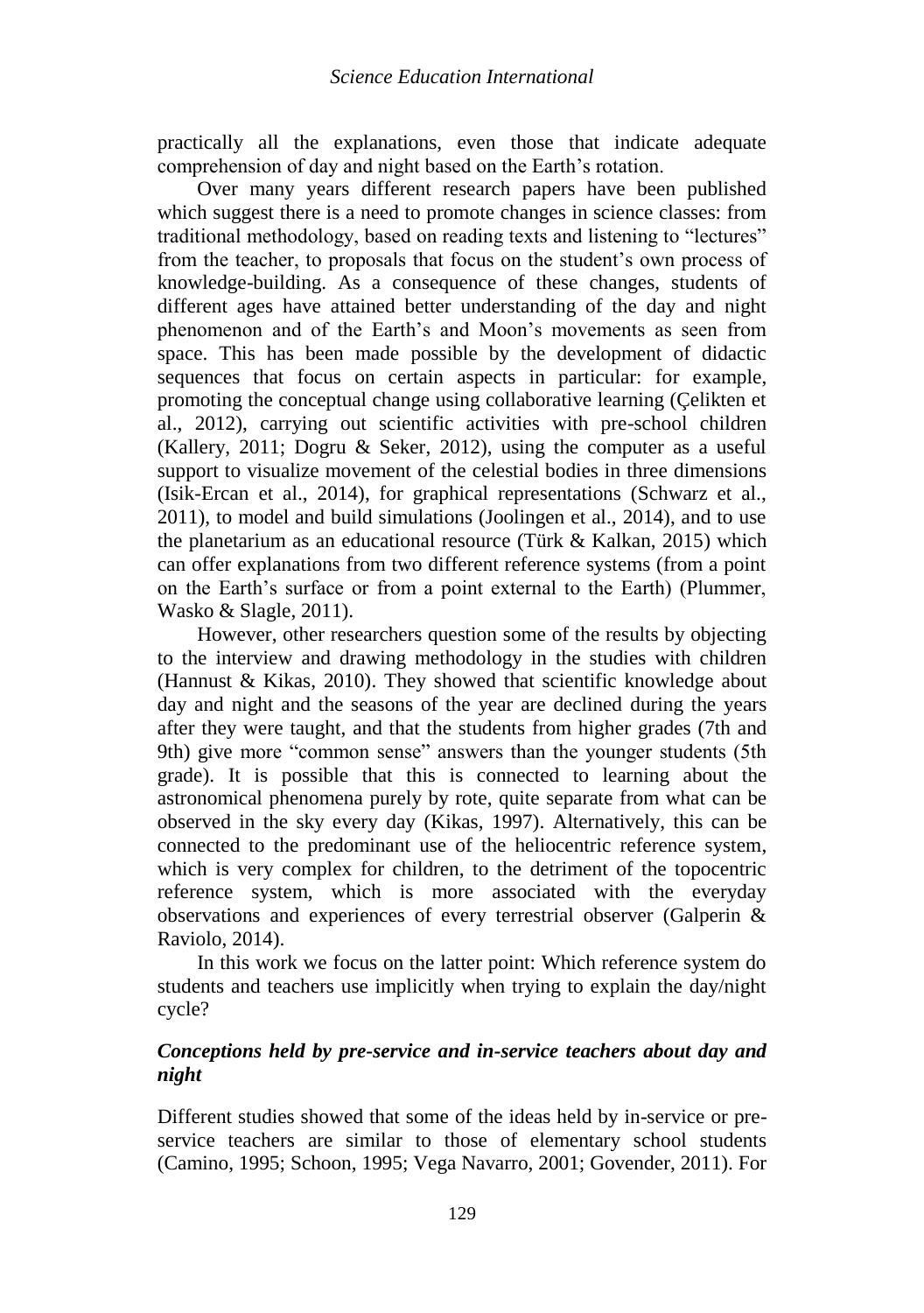example, Schoon (1995) carried out a study with pre-service teachers and compared their answers to those given by a group of 5th grade elementary students, obtaining similar answers and percentages. With regard to day and night, 18% of the pre-service teachers and 19.6% of the 5th grade students held that this phenomenon happened due to the Earth's movement around the Sun. The scientific explanation that the day/night cycle was due to the Earth´s rotation was given by 77% of the pre-service teachers and 67% of the 5th grade students.

Camino (1995) detected that 27% of a group of pre-service and inservice teachers did not know the cause of the day and night phenomenon. He classified the results obtained into five categories, four of which correspond to models which were not scientific:

- a) Scientific model: the Earth rotates on its own axis and also orbits the Sun.
- b) Revolving Earth model: the Earth orbits the Sun in 24 hours without rotating on its own axis.
- c) Rotation model: the Earth, located between the Sun and the Moon, rotates on its own axis and does not orbit any other body. The Sun and the Moon are situated opposite each other and don't orbit or rotate.
- d) Revolving model: the Sun and Moon are diametrically opposite and orbit the Earth, which doesn't move, every 24 hours.
- e) Vague explanations that the Sun, and eventually the Moon, are blocked by something.

The "rotation" and "revolving" models mentioned above can be considered "synthetic models" as defined by Vosniadou and Brewer (1994), given that they combine aspects of an initial, intuitive model based on everyday experience (the Moon can be seen at night) with aspects that have been learned through the socio-cultural context (the Earth is spherical and rotates on its own axis).

On the basis of these results, several proposals have been carried out with pre-service and in-service teachers which have achieved an improvement in their understanding of certain astronomical concepts (Ogan-Bekiroglu, 2007; Aydeniz & Brown, 2010; Shen & Confrey, 2010; Sackes, Trundle & Krissek, 2011; Jiménez Liso, López-Gay & Martínez Chico, 2012) and have made possible the identification of characteristics of the modelling process that teachers use when they try to explain the common astronomical phenomena (Shen & Confrey, 2007; Heywood, Parker & Rowlands, 2013). Nevertheless, other studies have shown that it is not easy to generate a conceptual change in matters of Astronomy, even in adults. This may be due to teaching methodologies that place excessive emphasis on declarative over procedural knowledge, and to epistemological beliefs as to what constitutes scientific knowledge and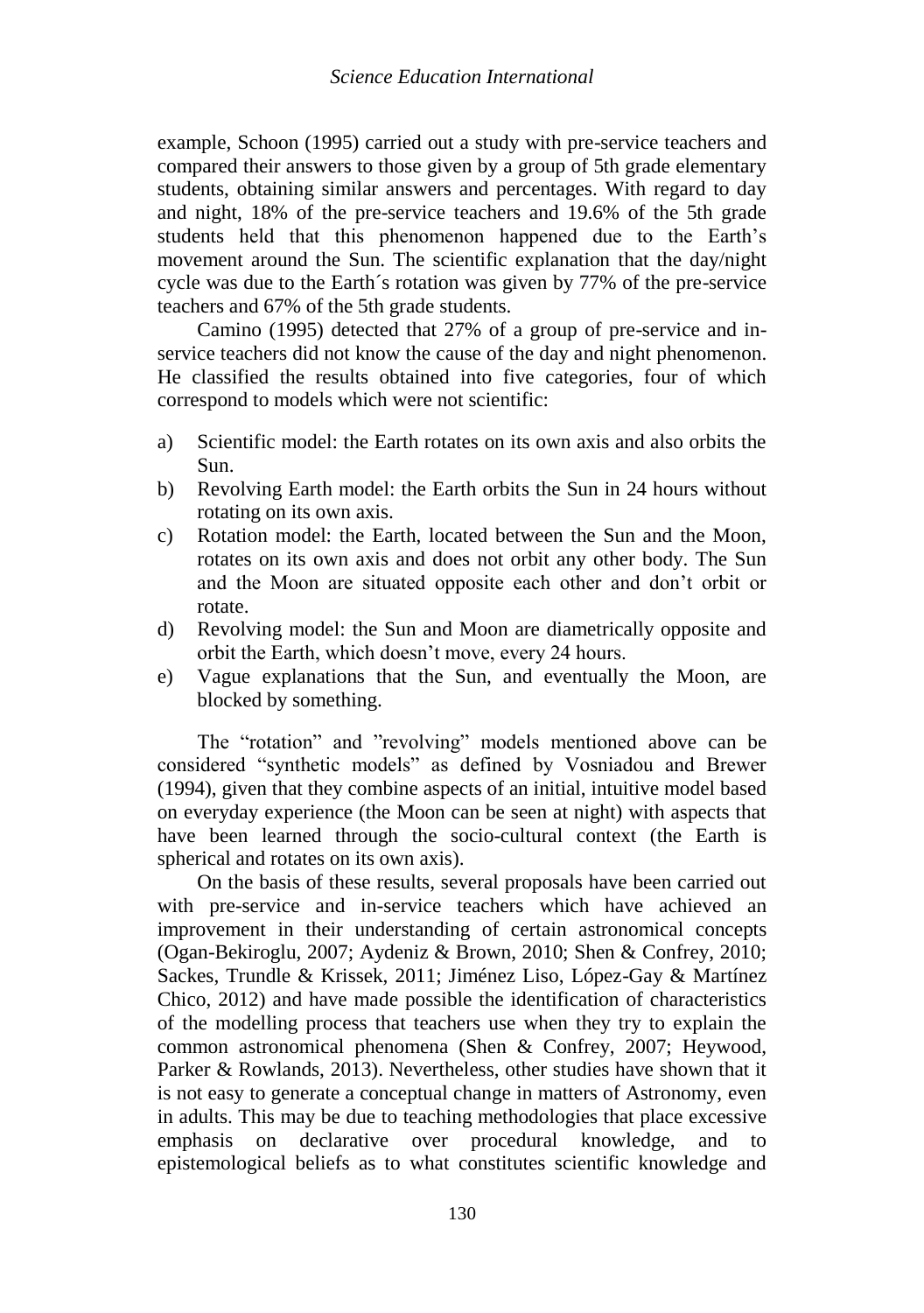learning on the part of the teachers themselves (Stears, James & Good, 2011).

Based on the above, it is possible to conclude that the day and night phenomenon is not adequately understood by a large number of teachers and by a very significant percentage of elementary school students, in spite of it being taught in the classroom, and being considered one of the simplest topics to teach. The phenomenon also appears in text books at different educational levels, which means that the students are usually taught about this subject more than once during their years of schooling.

### **ASTRONOMICAL REFERENCE SYSTEMS: TWO EXPLANATIONS FOR DAY AND NIGHT**

There is evidence of a significant "conceptual distance" between the students' and teachers' representations of the day/night cycle and the scientific model that explains this phenomenon by "observing" the Earth's rotation from a point outside our planet (using the "heliocentric frame of reference") (Jones, Lynch & Reesinck, 1987; Baxter, 1989; Vosniadou & Brewer, 1992, 1994; Camino, 1995; Schoon, 1995; Vega Navarro, 2001; Chiras & Valanides, 2008; Govender, 2011). However, none of these studies mentions the possibility of explaining the same phenomenon scientifically in a different way: using an astronomical frame of reference positioned on the Earth's surface (the "topocentric frame of reference"), which enables us to explain day and night using the daily movement of the Sun in the sky.

To define the positions of celestial objects, a frame of reference is necessary. There are multiple reference systems used in the study of astronomy, but each particular system is defined by only three geometric objects: an origin, a reference direction and a fundamental plane. Some of the most common options for origins are:

- a) Heliocentric: the center of the sun lies at the origin.
- b) Geocentric: the origin lying at the center of the Earth.
- c) Topocentric: an observer on the surface of the Earth is at the origin.

Using the topocentric frame of reference, the day/night cycle can be adequately explained by understanding 'day' as the period of time during which the Sun is above our local horizon, and 'night' is defined by the visual absence of this body. As the Sun moves across the sky, at some point it will be below the horizon, causing the alternation day/night.

The explanation of day and night in a topocentric way is scientifically correct, although it can be questioned if associated with the old geocentric model of the universe; a "historical model" that attained a status of consensus within a certain historical context (Justi, 2000). This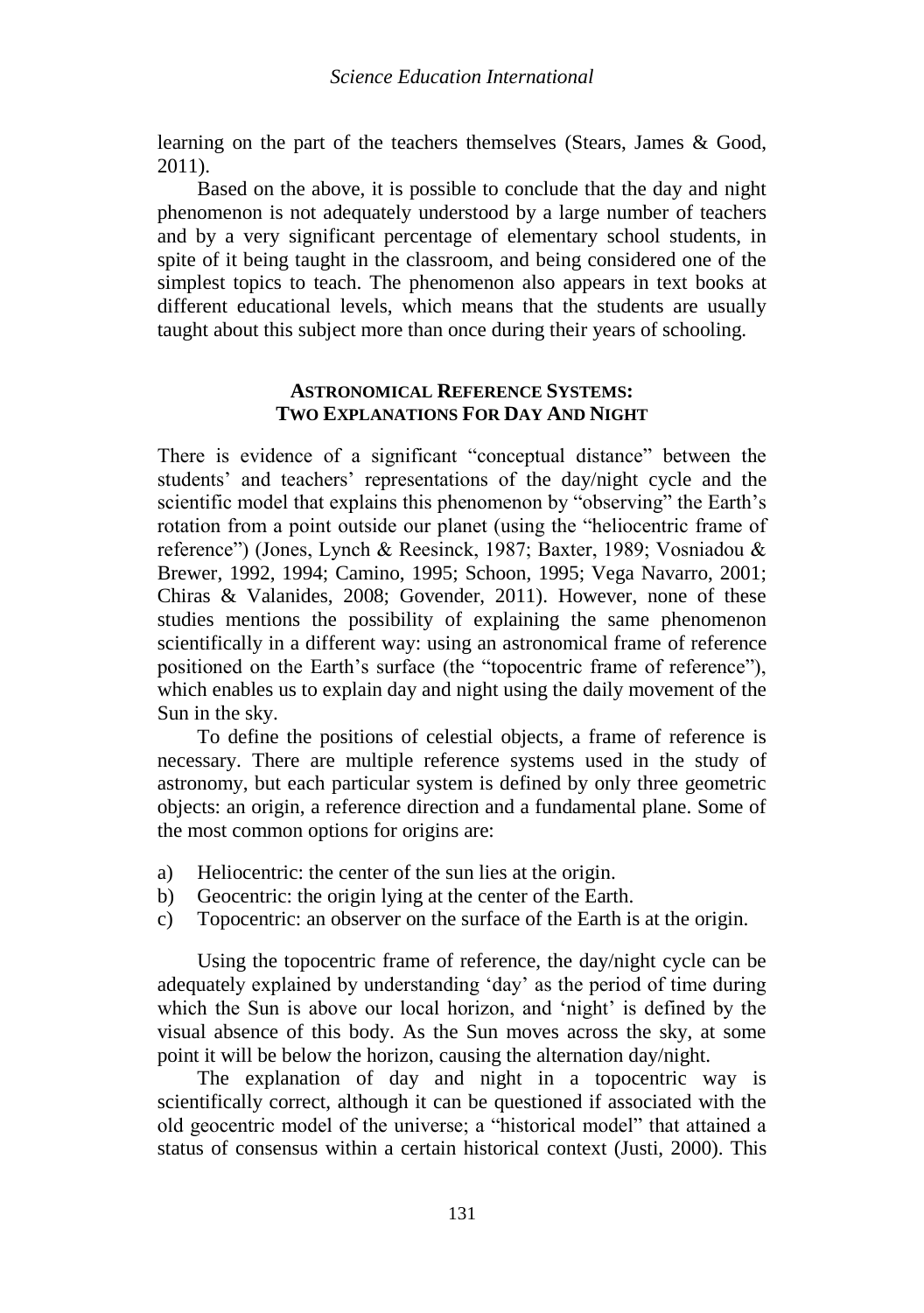work does not suggest that teaching should be based on this historical model, but proposes the description of astronomical phenomena from the position of an earth-based observer, which is achieved by placing the origin of the system in this position (Lanciano, 1989; Camino, 1999; Galperin, 2011).

To sum up, both frames of reference mentioned are equally able to explain the day and night phenomenon (Dunin-Borkowski & Mank, 1992; Shen & Confrey, 2010; Plummer, Wasko & Slagle, 2011). Nevertheless, apart from the day/night cycle and some other celestial phenomena visible from the Earth, the heliocentric reference system is used more by scientists because of its capacity to describe the astronomic phenomena that occur in our Solar System in a simple and precise way. Consequently, the use of one or the other will depend on the simplicity of its description, explanation and predictive capacity in relation to the context of its use. This article therefore focuses on analyzing the frame of reference (heliocentric or topocentric) used implicitly by students and teachers when attempting to explain the day/night cycle. Our objective is to analyze whether certain difficulties in understanding detected in students and teachers can be associated with the reference system they have chosen to describe and explain the phenomenon.

#### **METHODOLOGY**

This study was carried out with 279 students of different ages enrolled in educational institutions in the Patagonian region of Argentina: five urban elementary schools, a high school located in a rural area and a College of Education. This research also included 40 in-service teachers (32 elementary level and 8 high school level), who were starting a training course related to the teaching of Astronomy (see Table 1).

| Level       | Grade or Year<br>Number            |     |
|-------------|------------------------------------|-----|
| Elementary  | $4^{\text{th}}$ to $7^{\text{th}}$ | 183 |
| High School | $8th$ to $12th$                    | 76  |
| College     | $1st$ and $2nd$                    | 20  |
| Teachers    | All represented                    | 40  |
| Total       | All represented                    | 319 |

**Table 1 Details of the students and teachers included in the study**

Blank sheets of paper with the title "Expressing our ideas about celestial phenomena" were handed out. Participants were then asked the following question: "How would you explain the phenomenon of day and night with a drawing? If it helps, you can write an explanation". Subsequently, semi-structured interviews were held with 10 students from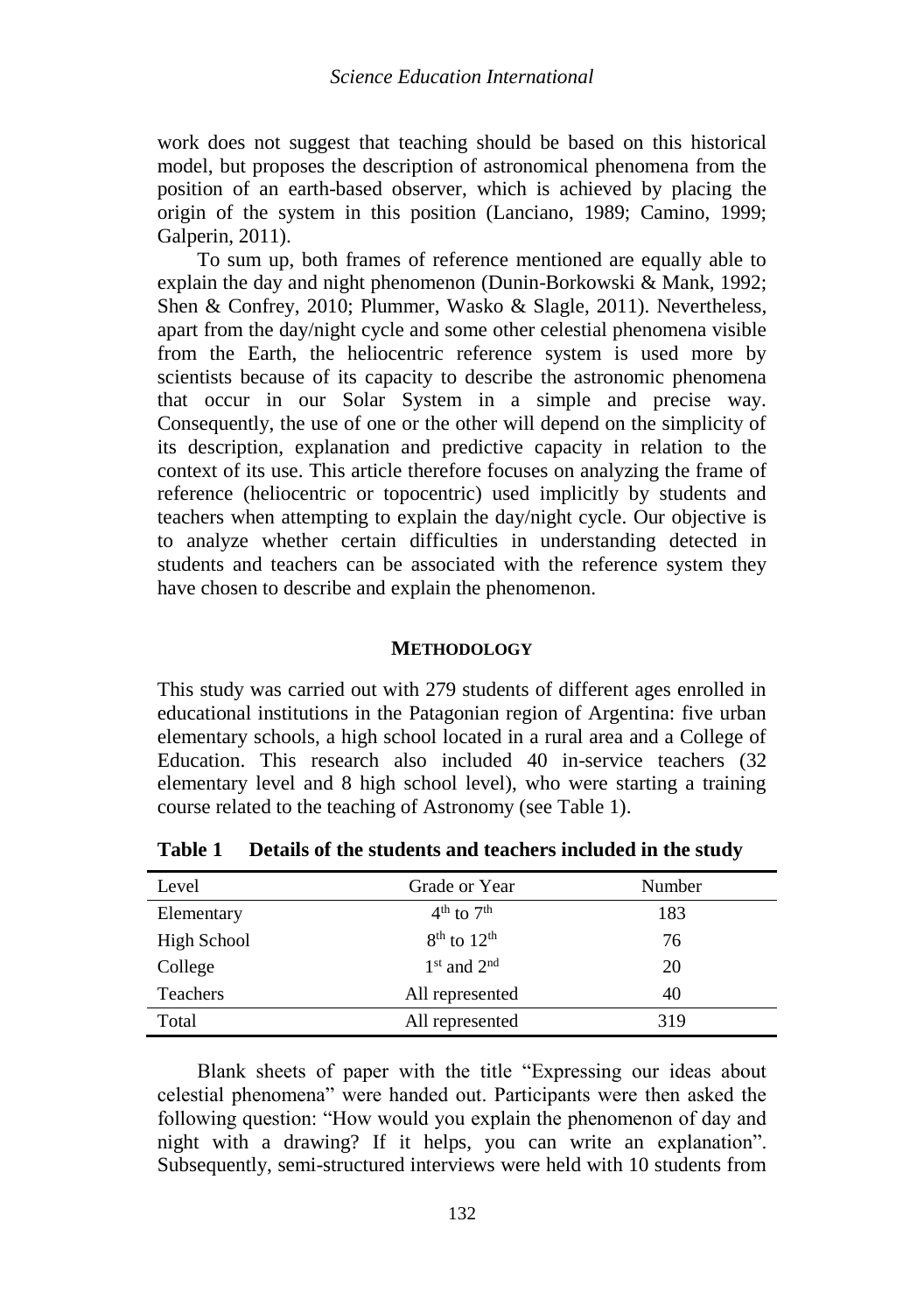6th and 7th grade in elementary school, 10 students from 8th to 12th year of high school and 4 teachers (2 of elementary level and 2 of high school level). These interviews made it possible to draw up analysis categories for participants' drawings, and at the same time, highlight the relation between the external representations and the mental models used by the students and teachers to explain day and night. Complete transcripts were made of the interviews, thus allowing the phrases representing the different models used to be extracted.

In order to increase the reliability of our analysis of the interviews, each researcher independently carried out a continuous reading of the answers obtained and suggested categories for their classification. The categories were then compared and agreement was sought as to their definition. Finally, the generalizations agreed upon were validated by returning to the data to verify the degree to which they could be confirmed as categories for analysis (Erickson, 1986).

The answers obtained in response to the question about the day/night cycle were first classified, taking into account the reference system used by the participant to describe or explain the phenomenon: topocentric (from a point on the Earth's surface) or heliocentric (from a point external to the Earth). Secondly, the analysis carried out took into account whether the answer was appropriate or not from a scientific point of view. Consequently, the analysis categories used in this work were:

- 1. Scientifically appropriate heliocentric representation (SAHR): the day/night cycle is explained from the perspective of the Earth's rotation on its axis. The Moon is not involved in this phenomenon.
- 2. Scientifically appropriate topocentric representation (SATR): the day/night cycle is explained from the perspective of the daily movement of the Sun in the sky. The Moon is not involved in this phenomenon.
- 3. Scientifically unacceptable heliocentric representation (SUHR): the day/night cycle is explained by observing the Earth from outer space. The Moon is involved in the explanation or the phenomenon is associated with the translation movement of the Earth. Night is generally associated with the presence of the Moon.
- 4. Scientifically unacceptable topocentric representation (SUTR): the day/night cycle is explained by observing the sky from a point on the Earth's surface. The Moon is involved in the explanation. Night is generally associated with the presence of the Moon.

## **RESULTS**

The numbers of students and teachers that used each model to explain day and night are presented below. Some of the drawings made for the study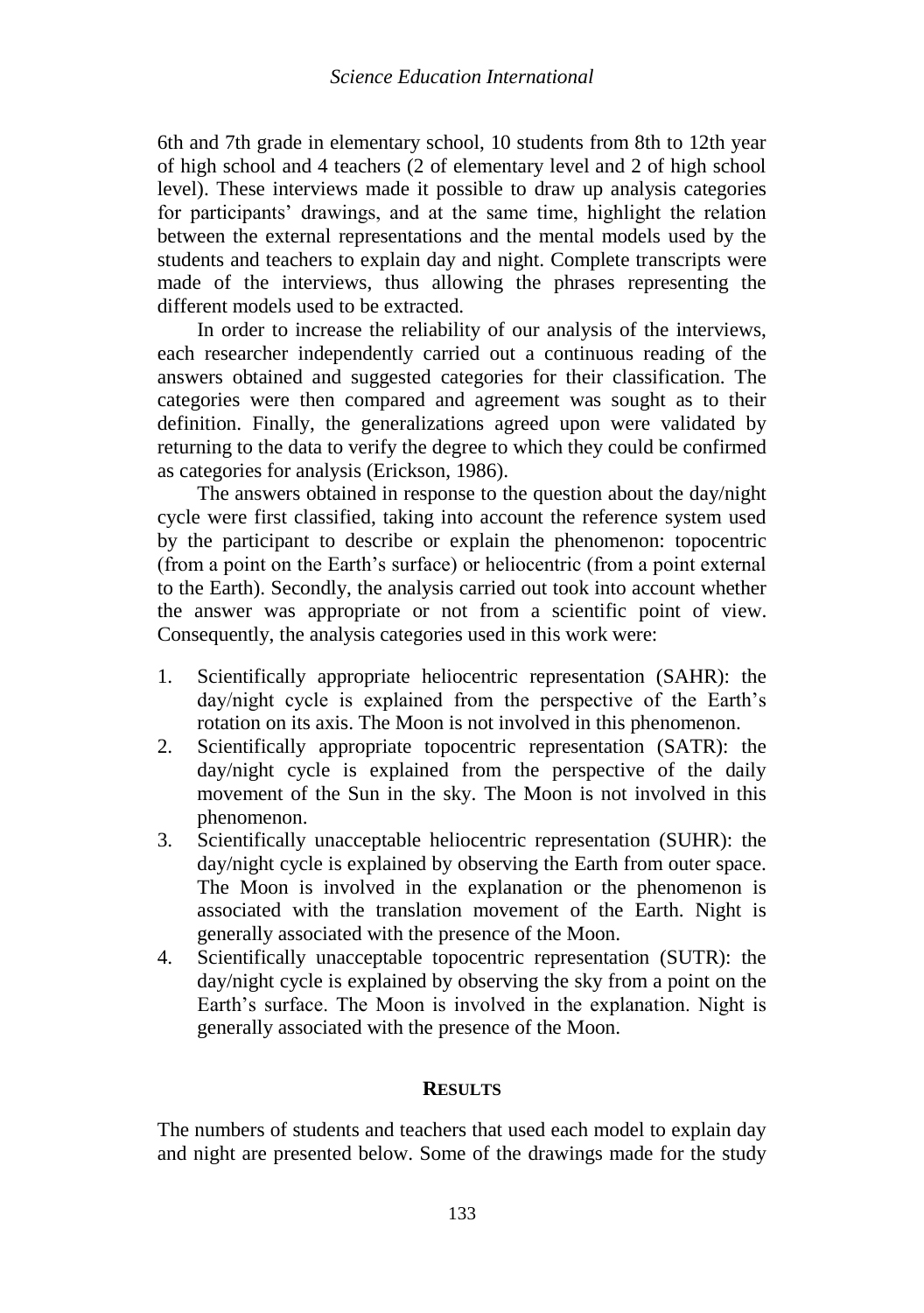are also shown, which help identify the mental representation used by each individual when they attempted to explain the day/night cycle. Finally, quotes taken from the interviews with students and teachers are shown, which validate the categorization of the models.

### *Representations to explain the day/night cycle*

Based on the appearance of the explanations for day and night, the proportion of students (divided into educational levels) and teachers that used the different representations mentioned above to explain day and night was calculated (Table 2).

## **Table 2 The proportion of students and teachers that explained the day and night phenomenon according to the reference system used and whether the representation is scientifically appropriate or not.**

| Representations to explain<br>day and night         | Elementary<br>level | <b>High School</b><br>level | College<br>level | <b>Teachers</b> |
|-----------------------------------------------------|---------------------|-----------------------------|------------------|-----------------|
| Number of participants                              | 183                 | 76                          | 20               | 40              |
| Heliocentric, scientifically<br>appropriate (SAHR)  | 2.7 %               | $9.2\%$                     | 40.0 %           | 72.5 %          |
| Topocentric, scientifically<br>appropriate (SATR)   | 6.0%                | 1.3 %                       | 10.0%            | $0\%$           |
| Heliocentric, scientifically<br>unacceptable (SUHR) | $7.7\%$             | 18.4 %                      | 30.0 %           | 15.0 %          |
| Topocentric, scientifically<br>unacceptable (SUTR)  | 69.4 %              | 48.7 %                      | $0\%$            | 5.0 %           |
| Other representations                               | 8.2%                | 18.4 %                      | 20.0 %           | 7.5 %           |
| No response                                         | 6.0%                | 4.0 %                       | $0\%$            | $0\%$           |
| Total                                               | 100 %               | $100\%$                     | 100 %            | 100 %           |

As shown in Table 2, few students at elementary or high school levels managed to explain the day and night phenomenon appropriately using either of the two reference frames. In contrast, almost ¾ of the teachers were able to explain the phenomenon adequately, although they all did so using the heliocentric frame of reference.

A significant increase in the percentage of participants offering an adequate heliocentric explanation can be seen as the educational level progresses (from 2.7% of elementary students to 72.5% of the teachers). In contrast, the proportion of participants using the appropriate topocentric explanation increased very little with educational level and was even zero in the teachers' case.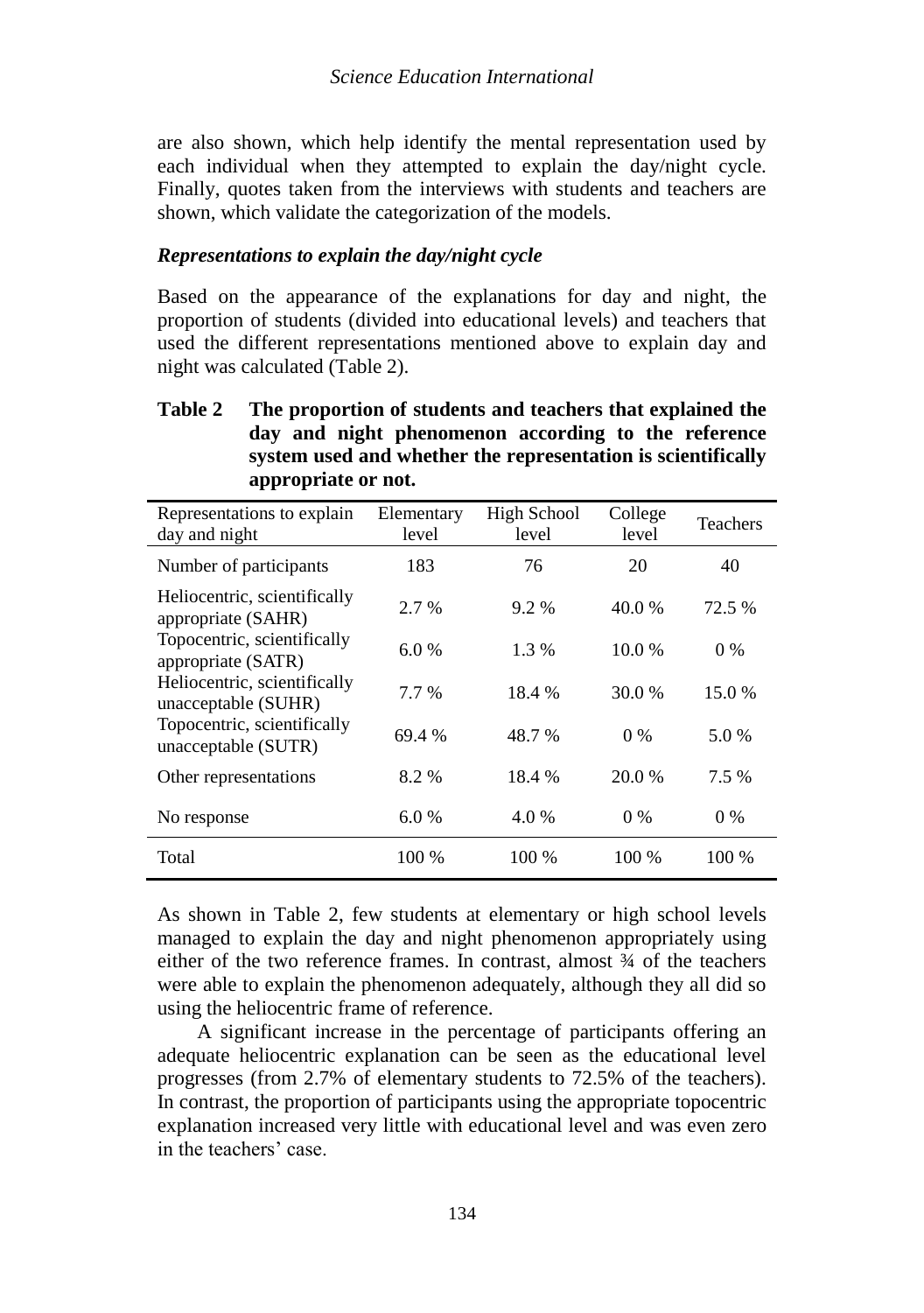By analyzing Table 2, it can be seen that the heliocentric explanations, in both the appropriate and unacceptable versions, are in the minority at the elementary level, representing only 10.4% of student responses. At high school level, this percentage increases, with heliocentric representations accounting for 27.6% of student responses. Finally, these become a significant portion of the college students (70%) and teachers (87.5%). This result shows a great conceptual distance between students' representations, most of which are topocentric, and the teachers', most of which are heliocentric.

A large proportion of elementary and high school students offered topocentric explanations, most of which are scientifically unacceptable. In contrast, the college students and teachers offer almost no representations based on this reference system.

At all levels, representations are offered which are confused or do not explain the day/night phenomenon, and which can therefore not be classified into the proposed analysis categories. In addition, despite the everyday nature of the day/night phenomenon, some elementary and high school students were not able to outline a response to explain it.

Some examples are shown below of drawings and explanations corresponding to each of the analysis categories. In some cases subcategories have been identified, which correspond to those identified previously by other authors mentioned in the bibliographical review carried out.

## *Scientifically appropriate heliocentric explanations*

Presented below are explanations and drawings corresponding to students and teachers, who adequately explained day and night using the Earth's rotation on its own axis. As can be seen in Figure 1, the explanatory diagrams corresponding to the different educational levels are similar in spite of there being very few appropriate heliocentric explanations at the elementary and high school levels:

*"Since the Earth rotates on itself, when the Sun is pointing towards the continent, in that part it is daytime. When it does not, it is nighttime." (Mariana, 12 years old)*

*"The day and night phenomenon is caused by the rotational movement of the Earth on its own axis. This movement occurs during a 24 hour period." (Claudia, high school teacher)*

Scientifically acceptable heliocentric answers regarding day and night were very rare at elementary (2.7%) and middle school (9.2%) levels, even though this subject constitutes part of the curriculum and is present in the textbooks from the first years of schooling. At college level the proportion of students giving this kind of answer was much higher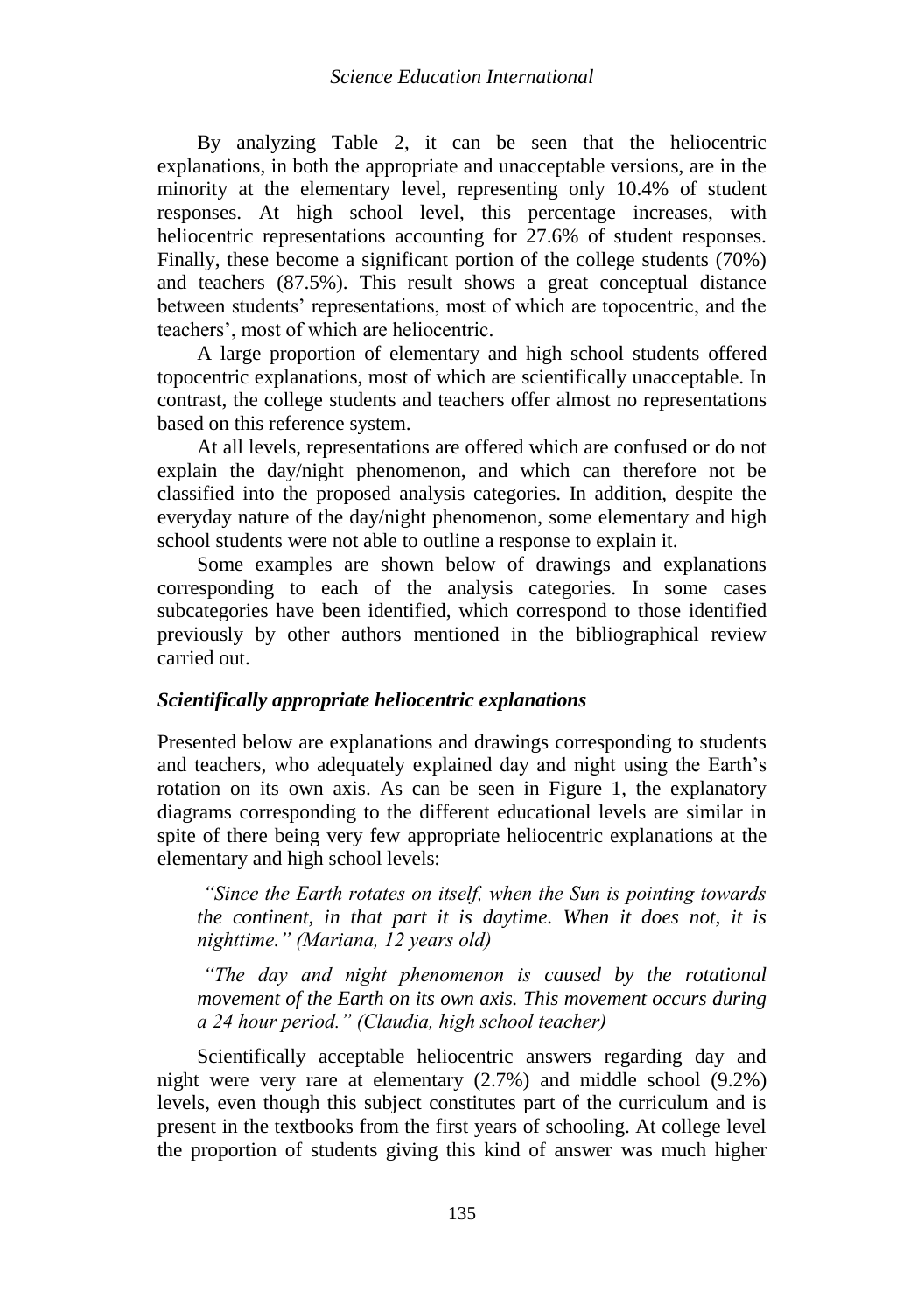(40%), despite it not being an explicitly taught topic at this level. However, 50% of the college students continued to offer answers that are inaccurate from a scientific point of view about an unquestionably common phenomenon. On the other hand, 72.5% of the teachers adequately explain the day/night cycle. This is not so surprising since they teach this subject to their students in school. In spite of this, however, 27.5% were still unable to appropriately explain this phenomenon.

It is worth clarifying that the categorization of an answer does not necessarily indicate the mental model of the person drawing a certain diagram or giving a certain explanation, especially if they are children (Hannust & Kikas, 2010). As a consequence, the answers catalogued as "adequate from a scientific point of view" do not necessarily imply that we can be certain the person has been able to build an adequate mental representation of the day/night cycle. On occasions, subjects express ideas or draw diagrams out of simple repetition, or by other mechanisms, without complete understanding of what they are saying. In this case, we have considered as "adequate" any representation that gives the Earth's rotation as the cause of day and night, and that does not include the presence of the Moon, without considering whether other phenomena, such as the inclination of the Earth's axis, are accurately represented.



**Figure 1 Scientifically appropriate heliocentric representations (SAHR) of the day and night phenomenon given by a 6th grade elementary student, a college student and two teachers.**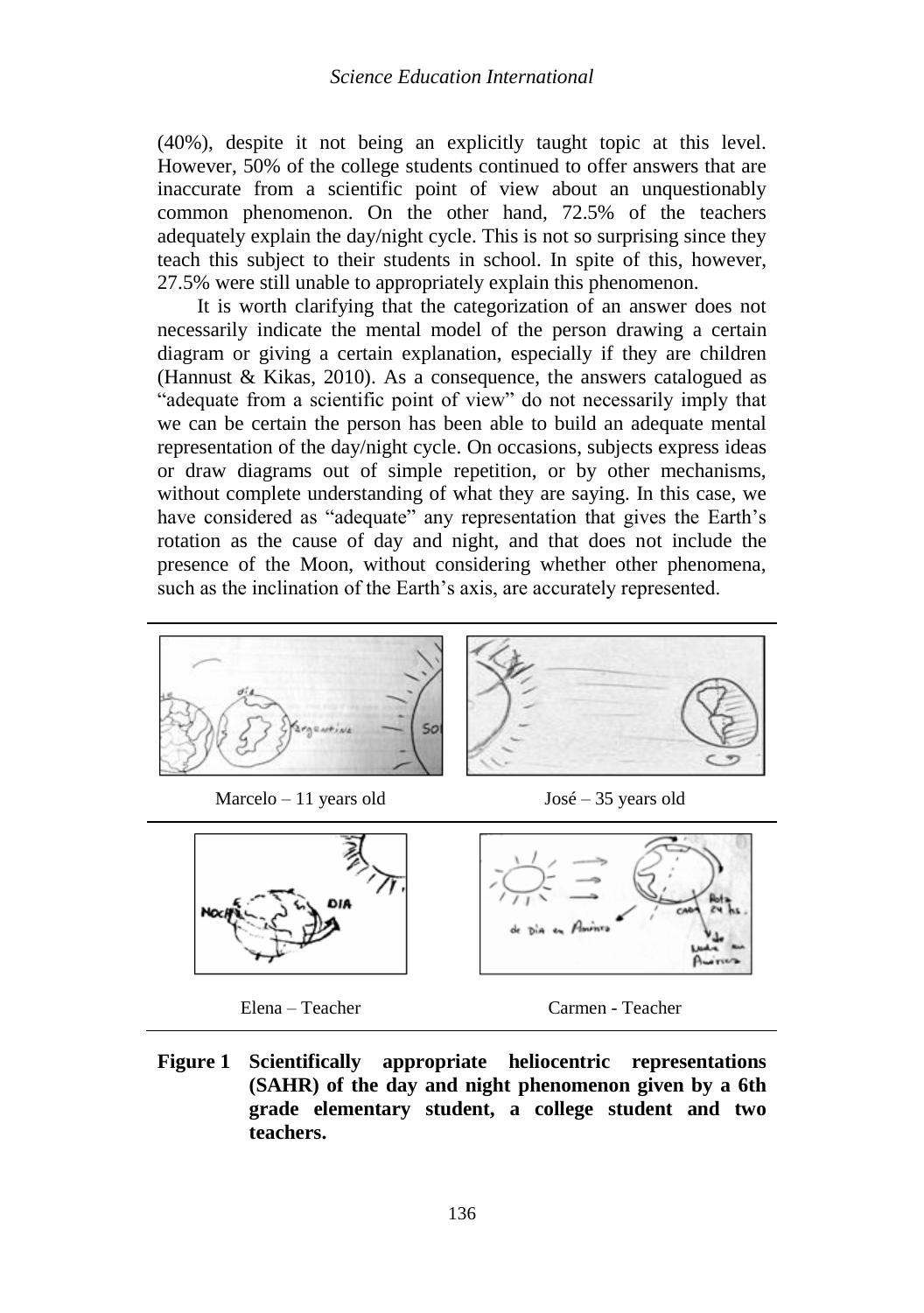## *Scientifically appropriate topocentric explanations*

Two drawings made by students that adequately explain day and night with the topocentric reference frame are shown in Figure 2. In this explanation, the Sun's presence defines day and its absence, night (which implies the possibility of seeing the night stars). The change day/night can thus also be explained as a consequence of the Sun's daily movement.



## **Figure 2 Scientifically appropriate topocentric representations (SATR) of the day and night phenomenon made by two students, one in elementary school and the other at college.**

In spite of the simplicity of this explanation, it was used adequately by only 14 of the 319 subjects tested (4.4%), none of which were teachers. Because of this, there were very few phrases and drawings that identify scientifically appropriate topocentric explanations like the following, which indicate an understanding of the way the Sun moves across the sky during the day, even though this movement is not observed to be southward in our latitude (see Figure 3):

*"From the Earth it seems as if the Sun is moving and goes turning around. Say that here is [Mount] Currumahuida and here is [Mount] Motoco, when the Sun hides behind the Motoco it becomes night and when it appears over the Currumahuida it becomes morning." (Martín, 11 years old)*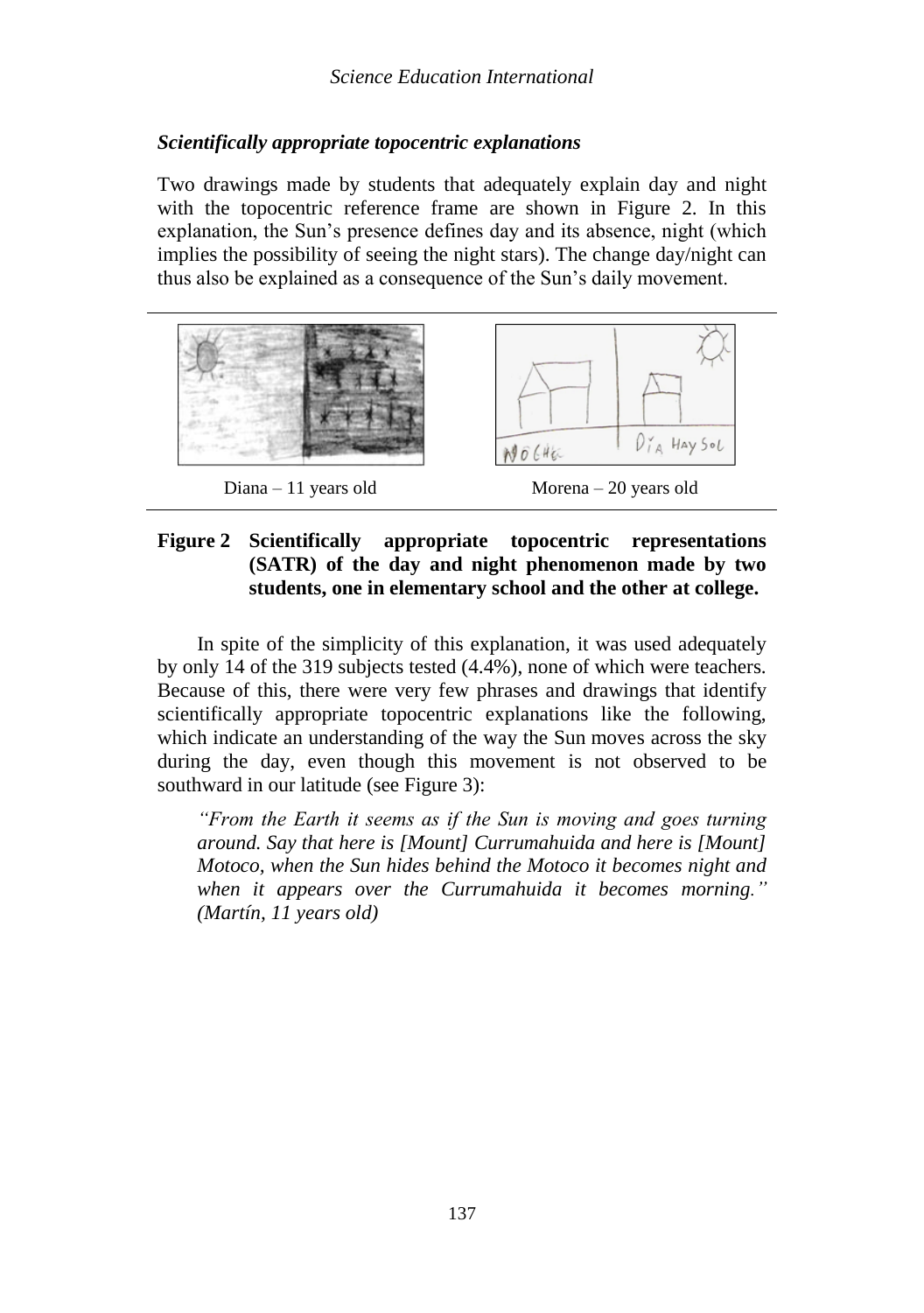

Martín – 11 years old

## **Figure 3. Drawing of the daily movement of the Sun by an elementary school student, to explain day and night in a topocentric way.**

The above topocentric explanation becomes significant because of its relation to the everyday observation of the sky carried out by this student, who uses two mountains close to his home as clear references for the occidental and oriental horizons. The drawing that goes with his explanation illustrates the mental representation he has managed to construct with regard to the daily motion of the Sun and its absolute relation to the day and night phenomenon.

## *Scientifically unacceptable heliocentric explanations*

Table 2 shows the proportion of people who use the heliocentric reference frame to develop their explanation but do not give satisfactory answers to the day and night question. According to the representations mentioned previously in the bibliographical revision, the representations given by the participants may be classified into the following subcategories:

- a) The "rotation model": the Earth rotates on its axis while the Sun and the Moon lie in opposite positions.
- b) The "revolving model": the Moon and the Sun are in opposite positions and move around the Earth.
- c) The "revolving Earth model": the movement of the Earth around the Sun causes the day/night cycle.

Given that the last two models "b" and "c" involve celestial bodies moving in space, they are placed together in one subcategory named "movement models".

Below, phrases and drawings are presented (see Figure 4) which were produced by students of all ages and teachers. They are representative of the scientifically unacceptable heliocentric models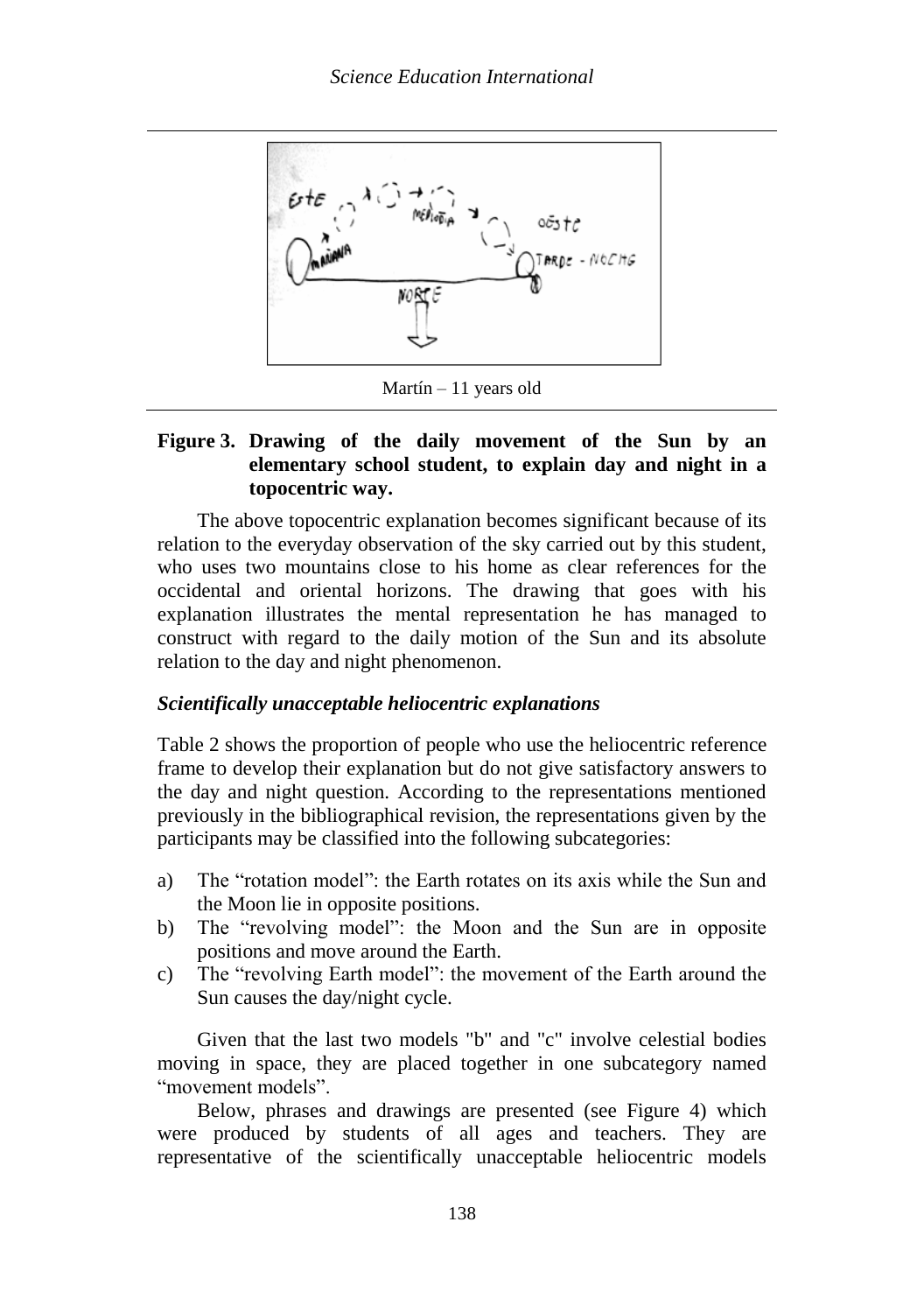identified to explain day and night: rotation or movement. These inadequate models persist even in college students and teachers.

*"The Sun revolves around the Earth… and illuminates parts." (Lautaro, 12 years old)*

*"The side of the Earth illuminated by the Sun is daytime, the dark side is night. As the Earth revolves in its orbit the sun rises and sets in different parts of the world." (Adrián, 17 years old)*

*"The Earth revolves around the Sun. With this movement part of it is in darkness, and this causes the night. When "it moves", the part that*  was in night is illuminated by the Sun, then it is day." (Fátima, *Teacher)*



Sara – Teacher Ernesto - 15 years old

**Figure 4 Scientifically unacceptable heliocentric representations (SUHR) of the day and night phenomenon present at all educational levels: rotation model (to the left) and movement models (to the right).**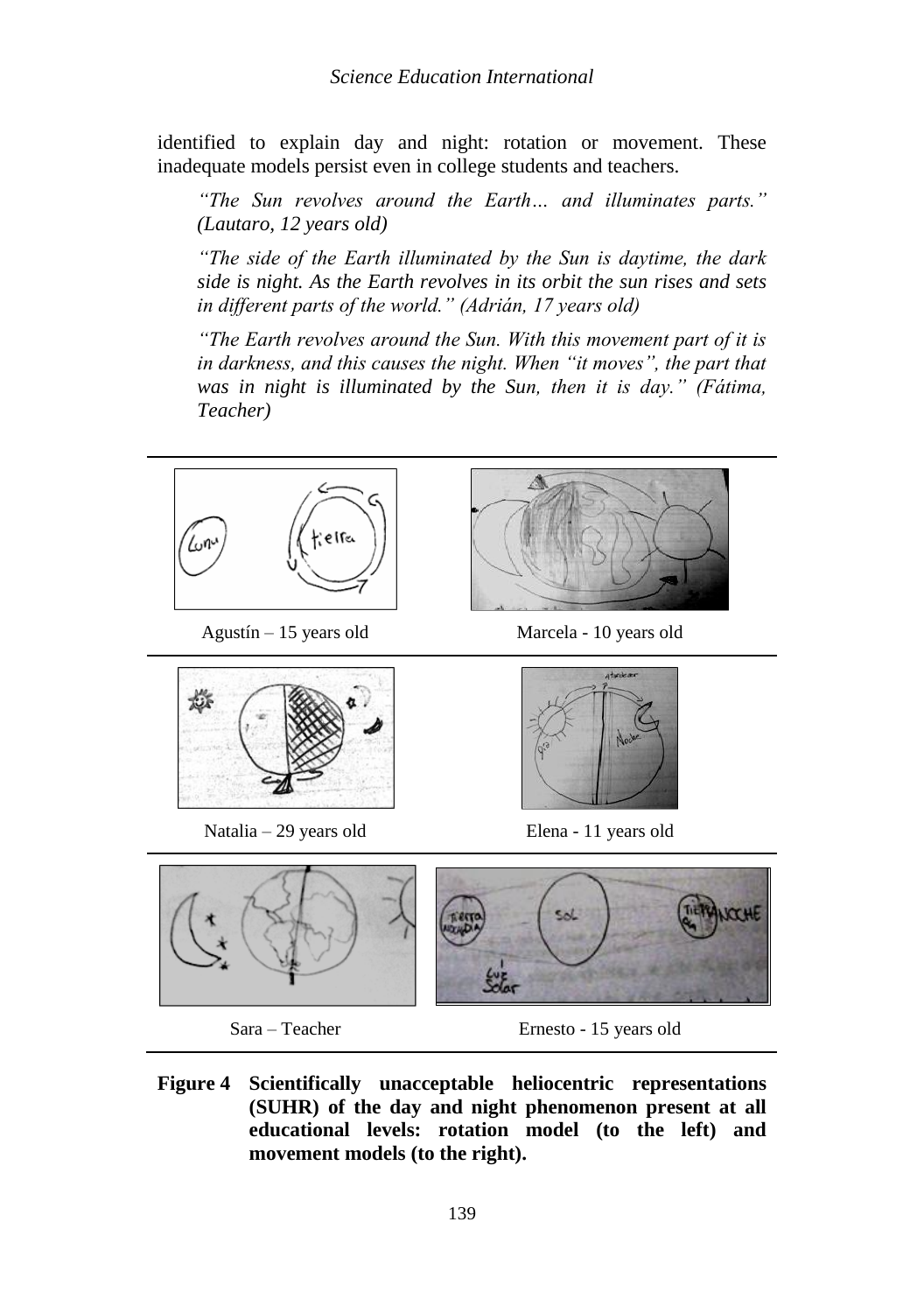As previously mentioned, heliocentric explanations are predominant in college students and teachers, where the appropriate explanations are proportionally more frequent than the inadequate ones. The opposite happens at elementary and high school levels, where most participants do not use heliocentric representations. However, when they do, they do so with a greater proportion of unacceptable responses.

A significant improvement is evident in the use of the heliocentric explanation of the day and night phenomenon at college level, and even more so in the group of teachers. In the teachers' case, it is possible to associate this with the need to teach this subject explicitly to the students. However, very few elementary students are able to explain this everyday phenomenon satisfactorily, which shows a great distance between students' and teachers' representations.

## *Scientifically unacceptable topocentric explanations*

The percentage of participants who use the topocentric frame of reference to explain the day and night phenomenon, but do so inadequately, is shown in Table 2. The "alternation model" is the name given to explanations that suggest the presence of the Sun during the day and the Moon at night through different mechanisms that cause the appearance and disappearance of one or both of these bodies. All the scientifically unacceptable topocentric representations given by participants are based on this model. To simplify the analysis, attention has been paid only to the permanent presence of the Moon in the night sky, whether or not it is drawn as it is really seen, with its right or left side illuminated, as applicable.

As can be observed in Table 2, the alternation model thoroughly predominates at high school and elementary levels, where the topocentric frame of reference is the most used. In contrast, this model is almost absent in college students and teachers, where the heliocentric reference frame is prevalent. It is important to note that although the college students do not use the alternation model, this does not necessarily imply that they understand the scientific model, since, as has been pointed out, an important percentage explained the phenomenon from a heliocentric reference frame, but used inadequate models.

Phrases and drawings (see Figure 5) that can be associated with the use of the alternation model, in which the day/night cycle is explained inadequately by associating the Moon with nighttime, can be seen below:

*"The Sun moves little by little across the sky, until it is night and the Moon comes out." (Rosa, 11 years old)*

*"The sun gradually hides and the Moon appears, and it shines on the Moon and makes it shine." (Alfredo, 13 years old)*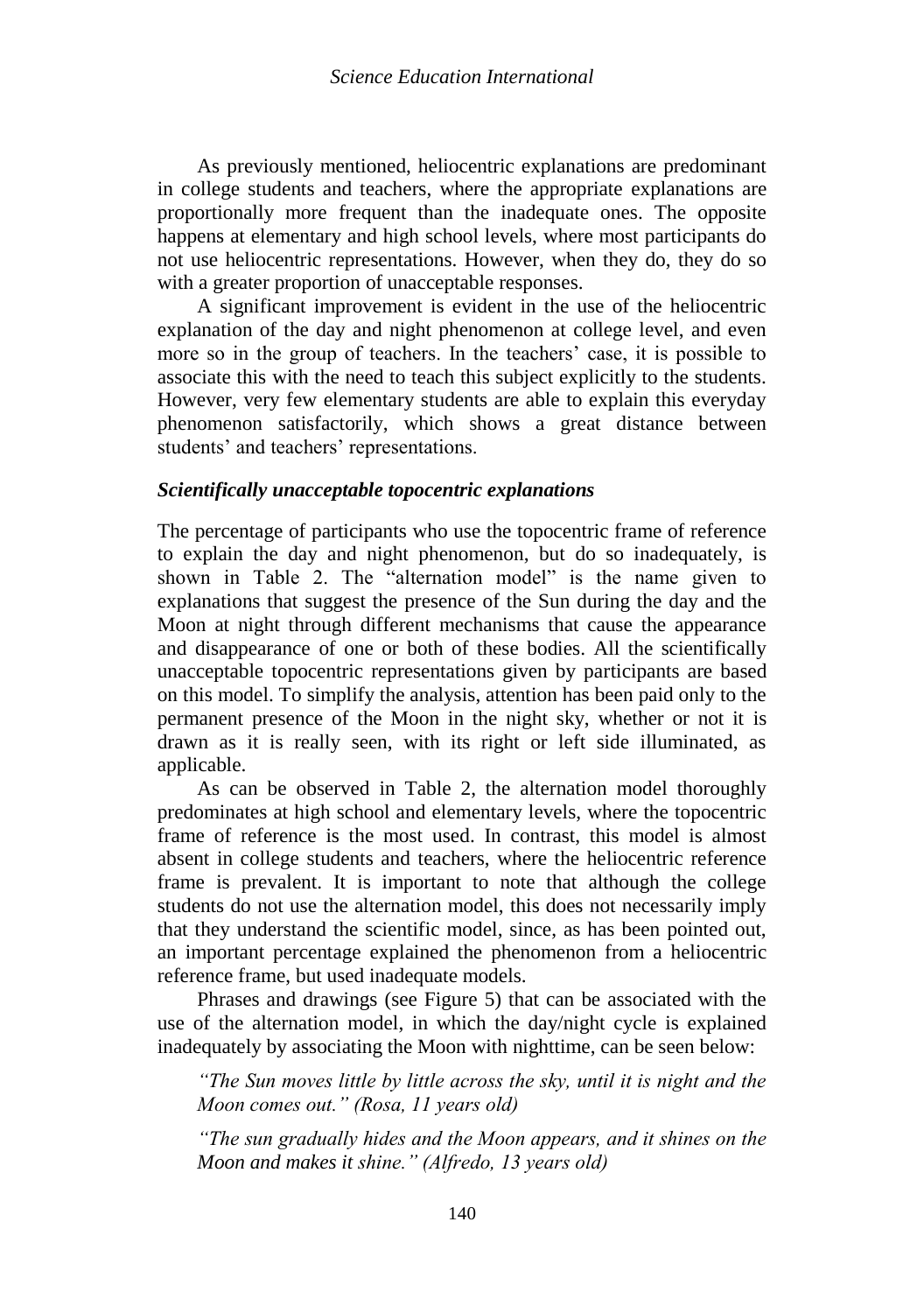*Science Education International*

*"The Sun rises on this side, during the day it gets all the sunlight, then it hides and the Moon comes and gives light…" (Vanesa, 15 years old)*

*"The day is the moment when the Sun illuminates the Earth. During the night, the Sun illuminates the other part of the planet; where there is no Sun the Moon can generally be seen…" (Lidia, Teacher)*



**Figure 5 Scientifically unacceptable topocentric representations (SUTR) of the day and night phenomenon: alternation model. The first row corresponds to the drawings of elementary students, the second to high school students and the third to teachers. The side of the moon that is illuminated is not analyzed, since only its presence or absence during the night is of interest to note.**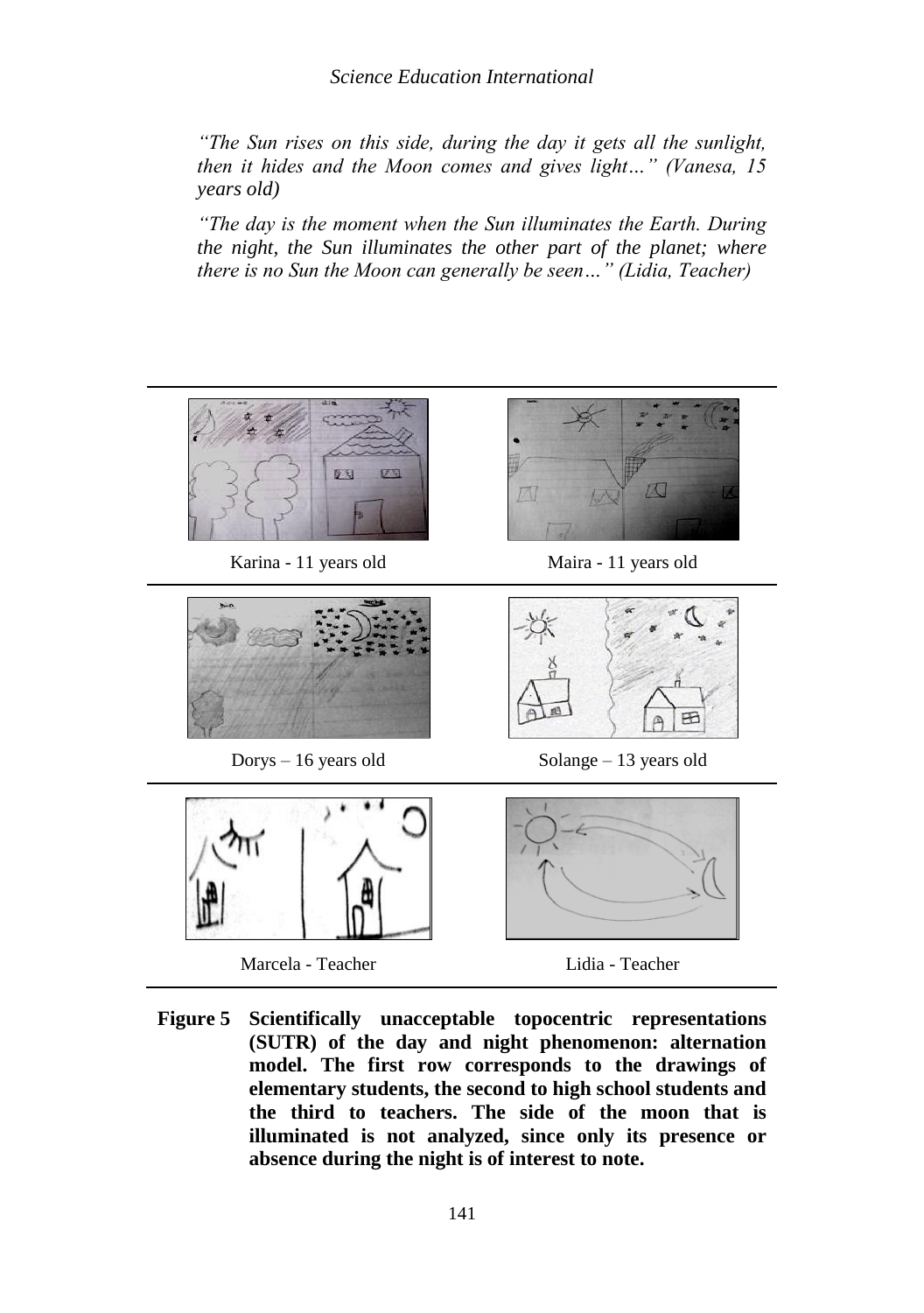#### **DISCUSSION**

Most of the elementary and high school students' representations in this study use the topocentric frame of reference to describe the succession of day and night. In this way, the students try to explain the phenomenon from their position as terrestrial observers, indicating the changes that they perceive (or believe they perceive) when they gaze at the sky. In contrast, the teachers and college students prefer to use the heliocentric reference frame, where they explain day and night by describing the movements of the astronomic bodies from a point external to our planet.

This substantial difference in the use of the heliocentric frame of reference, beginning from a certain educational level (and most notably in teachers) could be the result of a formal teaching process at the higher level. However, 47.5% of the teachers reported having learnt about the subject only in elementary school. Only 12.5% said they had participated in a systematic teaching process on the astronomical phenomena at college, even though these subjects appear in most elementary level curricula. Therefore, the marked increase in comprehension level with regard to the day/night cycle observed in the teachers is noteworthy. This was also accompanied by a change in the reference frame (heliocentric) used to explain it, in contrast to the elementary students, who primarily used the topocentric frame of reference.

It is therefore possible that the difficulties presented by elementary students regarding comprehension of day and night could be related to the heliocentric reference frame used at this level, a period during which the students present a profoundly topocentric description of the astronomical phenomena. It would seem that these difficulties are not overcome by the different teaching strategies often used in the classroom. The objective of most of these strategies is for the students to understand the heliocentric scientific explanation (García Barros, Mondelo & Martínez Losada, 1995, 1996; Stahly, Krockover & Shepardson, 1999; Yang, Soprano & McAllister, 2012; Çelikten et al., 2012). It is therefore important to clarify that the use of heliocentric explanations with the students do not necessarily imply that they were able to construct a heliocentric scientific representation for day and night. On the contrary, many students and teachers proposed inadequate heliocentric models, the "rotation" or "movement" models, where they "observed" the movements of the Sun — Earth — Moon system from an imaginary position external to Earth, but they placed the Earth at the center of the system.

Similarly, the use of topocentric explanations does not necessarily imply that the student or teacher has constructed a geocentric mental model, where the Earth is stationary in the universe and everything moves around it. On the contrary, this frame of reference works very well for describing and explaining what can normally be seen in the sky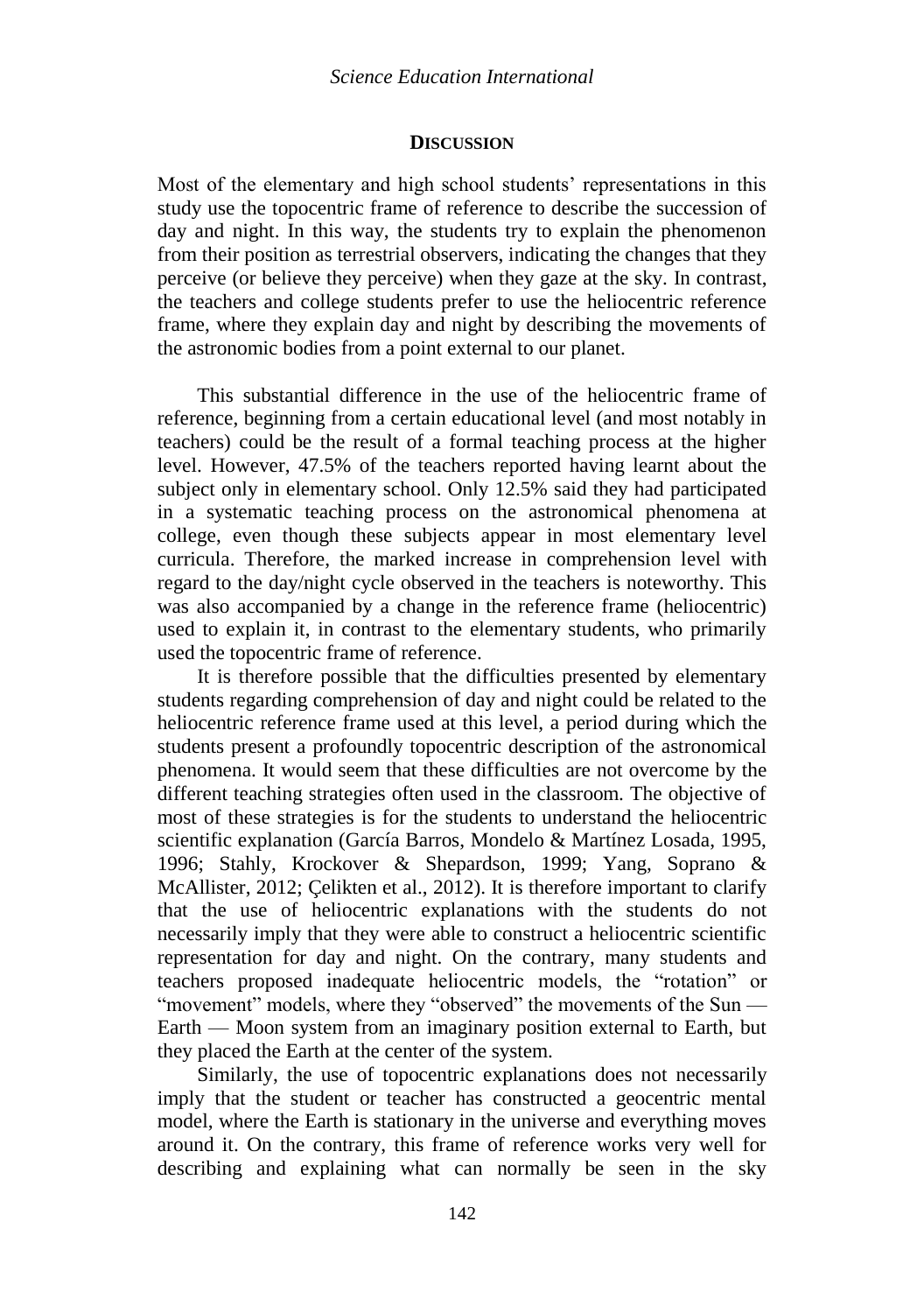(Lanciano, 1989; Gellon et al., 1995), and does not mean that the Earth's movement from a heliocentric point of view is being negated.

### **CONCLUSIONS/IMPLICATIONS**

The day-night cycle can be satisfactorily explained using two distinct reference frames: topocentric (with the Sun moving in the sky and being either above or below the local horizon) or heliocentric (with the planet rotating on its own axis, alternating the sectors that receive direct sunlight).

In spite of these two possible ways of explaining the phenomenon satisfactorily, this study showed that most of the Argentinean elementary and high school students interviewed did not display adequate comprehension of the day and night phenomenon. A similar result was found in a notable percentage of college students. This could be related to the erroneous idea held by many elementary and high school students that the Moon is present in the sky every night.

A high percentage of elementary and high school students proposed explanations for the day/night cycle based on their own topocentric position, which shows a certain intellectual convenience for describing the phenomenon from where they are positioned. In contrast, school texts and curricular materials are generally presented at an early age using explanations or drawings based on the heliocentric frame of reference, which implies a certain level of complexity (Martínez Peña & Gil Quílez, 2001; Chiras & Valanides, 2008).

In spite of day/night cycle teaching based on the rotational movement of the Earth, it is clear that everyday perceptions, whether based on direct observations or not, are often stronger than school teachings. This lead to synthetic models, which try to combine the scientific explanations taught with the students' preexisting conceptual structures (Vosniadou & Brewer, 1992). Because of this, it is important that day and night be taught repeatedly at the different educational levels. This subject is generally considered by teachers to be extremely simple and obvious and, therefore, not in need of an in-depth approach.

The analysis conducted showed that the representations used most frequently by the elementary and high school students to explain the day and night phenomenon were centered on their condition as terrestrial observers. In consequence, this should be considered the appropriate frame of reference for the teaching of astronomical phenomena, principally at elementary level. A suitable approach would begin with a description of the astronomical events using a topocentric reference frame, gradually shifting towards the heliocentric reference frame which involves greater conceptual complexity. With this approach it would be possible to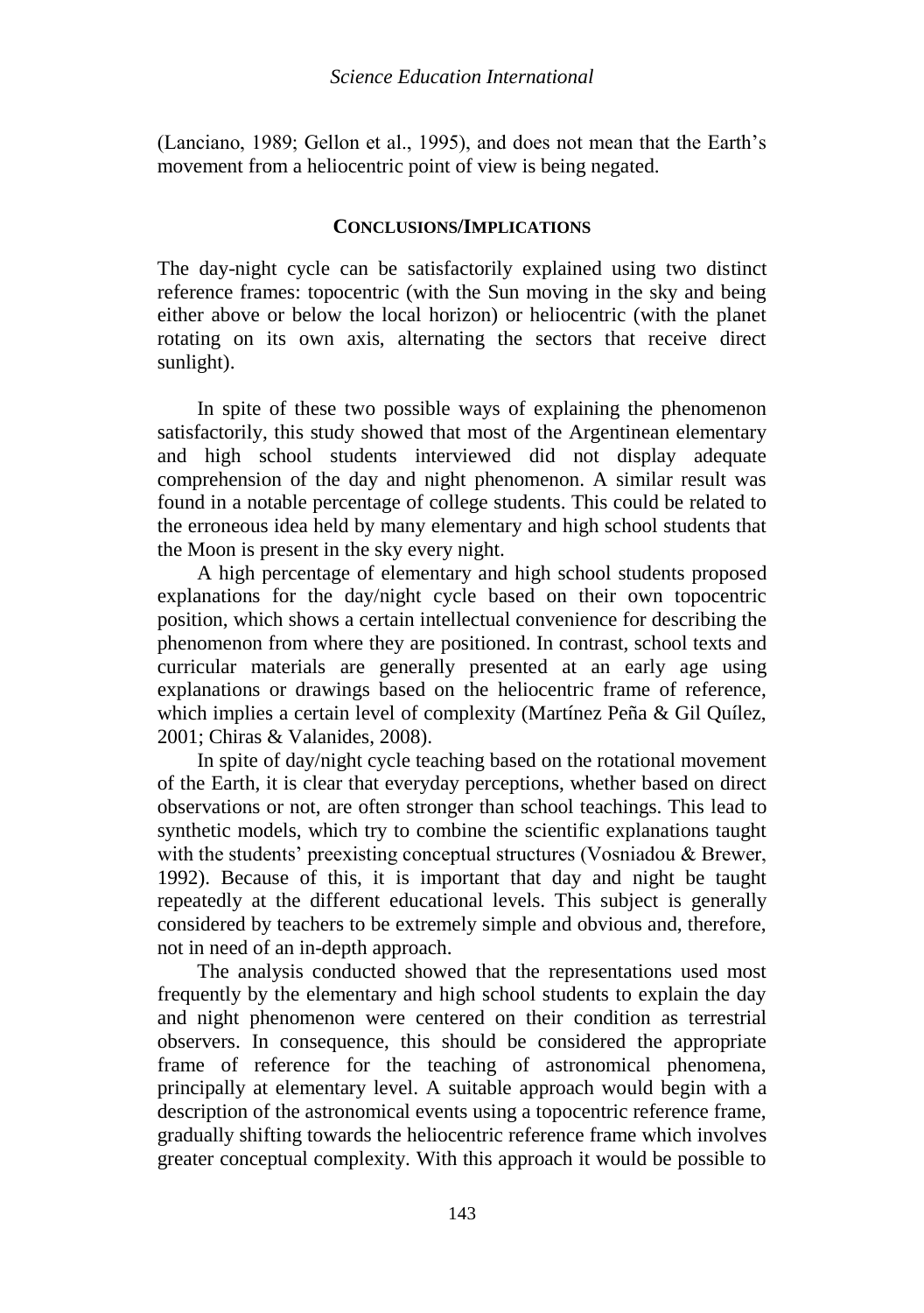overcome the difficulties detected in this study, which result from attempts to incorporate the heliocentric model, with its associated prerequisites and complexities (Chiras & Valanides, 2008), from a very early age.

The heliocentric frame of reference is overvalued in textbooks used by elementary students, and also in most of the audiovisual materials that are presented to the children through the media. This causes a conceptual overload to the detriment of aspects related to direct observation of the sky. Some of these educational materials even contain mistakes whose origins can be traced to the difficulty of integrating two reference frames, heliocentric and topocentric, where the movements and appearance of the celestial bodies have different characteristics. This requires the students to have developed certain spatial abilities and imaginative skills.

In conclusion, it is recommended that the teaching of Astronomy begin with the use of topocentric descriptions and explanations, particularly at elementary level. In this way, students can be placed at the center of their own observations and learning with regard to the most common celestial phenomena. The development of curricular materials that place emphasis on describing and explaining the daily astronomical phenomena using the topocentric frame of reference is therefore indispensable, as is the use of simple images, representations and models described from our position as terrestrial observers.

#### **REFERENCES**

- Aydeniz, M. & Brown, C. (2010). Enhancing pre-service elementary school teachers' understanding of essential science concepts through a reflective conceptual change model. *International Electronic Journal of Elementary Education*, 2(2), 305-326.
- Baxter, J. (1989). Children's understanding of familiar astronomical events. *International Journal of Science Education*, 11, 502-513.
- Camino, N. (1995). Ideas previas y cambio conceptual en astronomía. Un estudio con maestros de primaria sobre el día y la noche, las estaciones y las fases de la Luna. *Enseñanza de las Ciencias*, 13(1), 81-96.
- Camino, N. (1999). Sobre la didáctica de la astronomía y su inserción en EGB. In M. Kaufman & L. Fumagalli (Eds.), *Enseñar ciencias naturales* (pp. 143- 173). Buenos Aires, Argentina: Paidós.
- Çelikten, O., İpekçioğlu, S., Ertepinar, H. & Geban, Ö. (2012). The effect of the conceptual change oriented instruction through cooperative learning on 4th grade students' understanding of earth and sky concepts. *Science Education International*, 23(1), 84-96.
- Chiras, A. & Valanides, N. (2008). Day/night Cycle: Mental Models of Primary School Children. *Science Education International*, 19(1), 65-83.
- Dogru, M. & Seker, F. (2012). The Effect of Science Activities on Concept Acquisition of Age 5-6 Children Groups. *Educational Sciences: Theory and Practice*, 12(4), 3011-3024.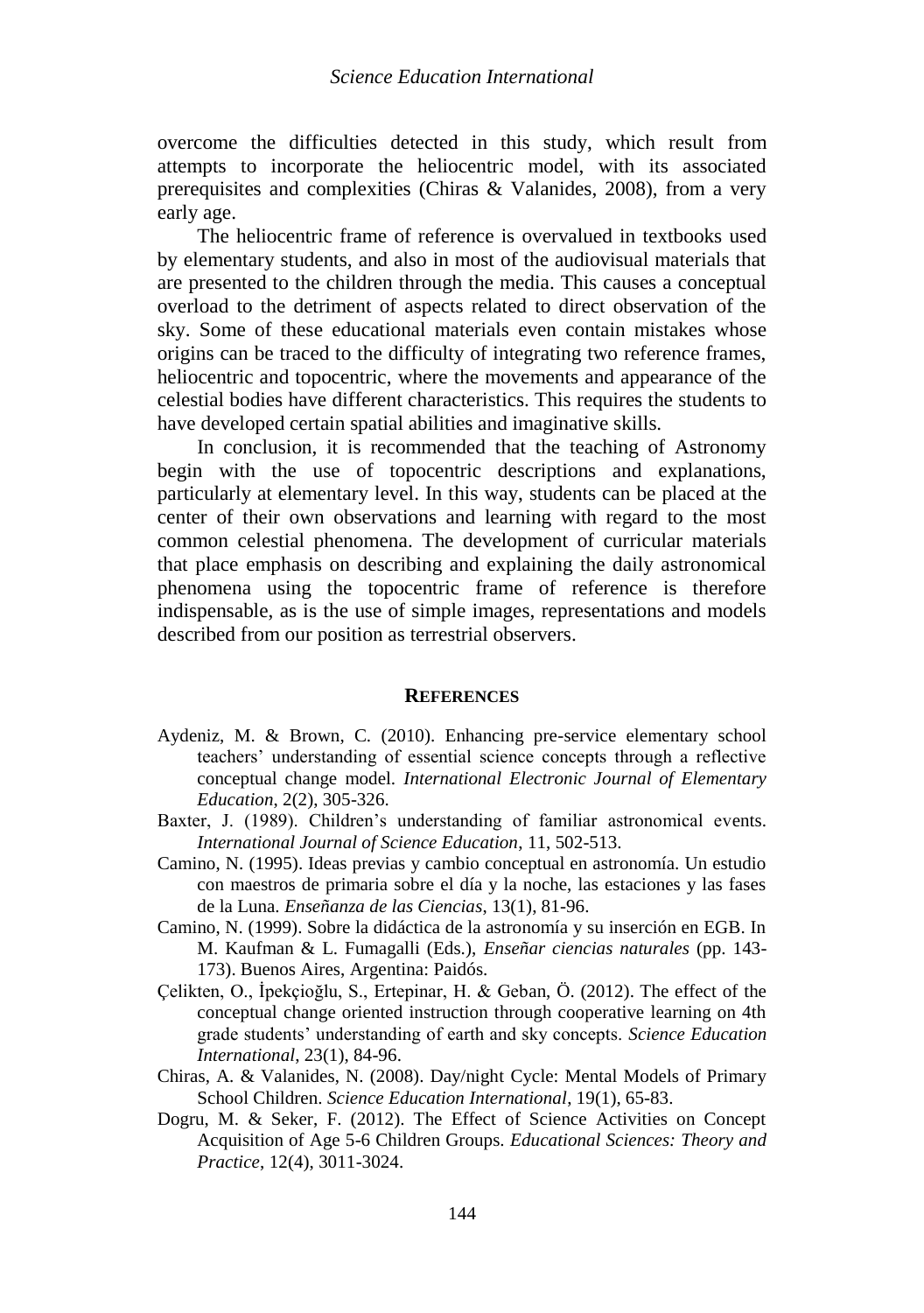- Dunin-Borkowski, J. & Mank, T. (1992). To stop the sun, to move the Earth On the computer. *Proceedings of the International Conference on Physics Education*, 454-458. Torun, Poland: Nicholas Copernicus University Press.
- Erickson, F. (1986). Qualitative methods in research on teaching. In M. C. Wittrock (Ed.), *Handbook of Research on Teaching*, Third Edition (pp. 119- 160). New York: MacMillan.
- Galperin, D. (2011). Propuestas didácticas para la enseñanza de la Astronomía. In M. Insaurralde (Eds.), *Ciencias Naturales. Líneas de acción didáctica y perspectivas epistemológicas* (pp. 189-229). Buenos Aires, Argentina: Novedades Educativas.
- Galperin, D. & Raviolo, A. (2014). Sistemas de referencia en la enseñanza de la Astronomía. Un análisis a partir de una revisión bibliográfica. *Latin American Journal of Physics Education*, 8(1), 136-148.
- García Barros, S., Mondelo, M. & Martínez Losada, C. (1995). ¿Qué vemos en el cielo? *Una introducción a la enseñanza de la Astronomía.* Aula Material, 34.
- García Barros, S., Martínez Losada, C. & Mondelo, M. (1996). La astronomía en la formación de profesores. *Alambique. Didáctica de las Ciencias Experimentales*, 10, 121-127.
- Gellon, G., Rosenvasser Feher, E., Furman, M. & Golombek, D. (2005). *La ciencia en el aula*. Buenos Aires, Argentina: Paidós.
- Govender, N. (2011). South African primary school teachers' scientific and indigenous conceptions of the Earth-Moon-Sun system. *African Journal of Research in Mathematics, Science and Technology Education*, 15(2), 154- 167
- Hannust, T. & Kikas, E. (2010). Young children's acquisition of knowledge about the Earth: A longitudinal study. *Journal of Experimental Child Psychology*, 107(2), 164–180.
- Harrison, A. & Treagust, D. (2000). A typology of school science models. *International Journal of Science Education*, 22(9), 1011-1026.
- Heywood, D., Parker, J. & Rowlands, M. (2013). Exploring the visuospatial challenge of learning about day and night and the sun's path. *Science education*, 97(5), 772-796.
- Isik-Ercan, Z., Zeynep Inan, H., Nowak, J. & Kim, B. (2014). 'We put on the glasses and Moon comes closer!' Urban Second Graders Exploring the Earth, the Sun and Moon through 3D Technologies in a Science and Literacy Unit. *International Journal of Science Education*, 36(1), 129-156.
- Jiménez Liso, R., López-Gay, R. & Martínez Chico, M. (2012). Cómo trabajar en el aula los criterios para aceptar o rechazar modelos científicos. ¿Tirar piedras contra nuestro propio tejado? *Alambique. Didáctica de las Ciencias Experimentales*, 72, pp. 47-54.
- Johnson-Laird, P. (1983). *Mental models.* Cambridge: Cambridge University Press.
- Jones, B., Lynch, P. & Reesink, C. (1987). Children's conceptions of the Earth, Sun and Moon. *International Journal of Science Education*, 9(1), 43-53.
- Joolingen, van W., Aukes, A., Gijlers, H. & Bollen, L. (2014). Understanding elementary astronomy by making drawing-based models. *Journal of Science Education and Technology*, 1-9.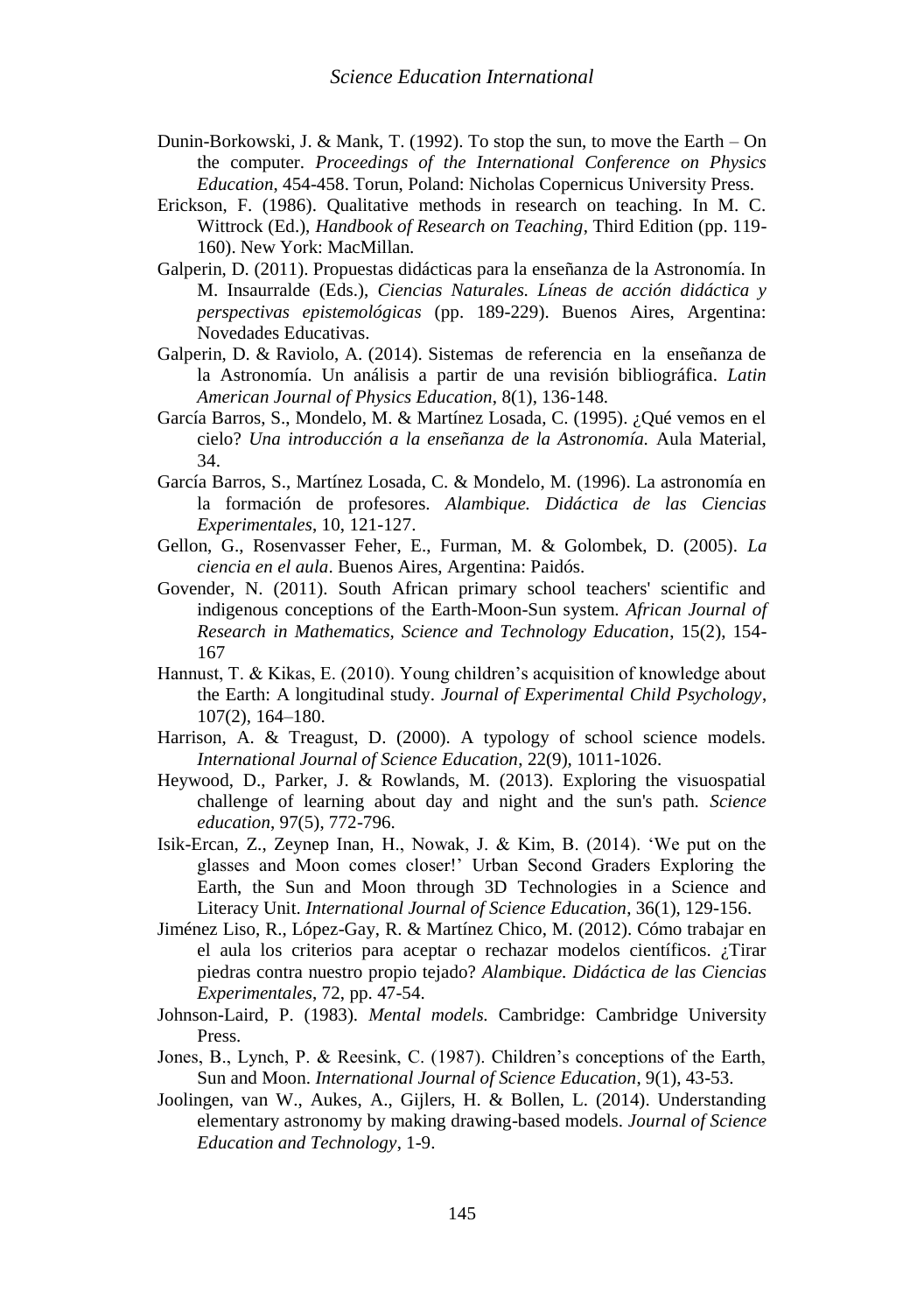- Justi, R. (2000). Teaching with historical models. In J. Gilbert & C. Boulter (Eds.), *Developing Models in Science Education* (pp. 209-226). The Netherlands: Kluwer Academic Publishers.
- Kallery, M. (2011). Astronomical Concepts and Events Awareness for Young Children. *International Journal of Science Education*, 33(3), 341-369.
- Kikas, E. (1997). The impact of teaching on students's explanations of astronomical phemomena. *Psychology of Language and Communication*, 1(2), 45-52.
- Lanciano, N. (1989). Ver y hablar como Tolomeo y pensar como Copérnico. *Enseñanza de las Ciencias*, 7(2), 173-182.
- Martínez Peña, B. & Gil Quílez, M. (2001). The importance of images in astronomy education. *International Journal of Science Education*, 23(11), 1125-1135.
- Ogan-Bekiroglu, F. (2007). Effects of Model-based Teaching on Pre-service Physics Teacher´s Conceptions of the Moon, Moon Phases, and Other Lunar Phenomena. *International Journal of Science Education*, 29 (5), 555-593.
- Plummer, J., Wasko, K. & Slagle, C. (2011). Children learning to explain daily celestial motion: Understanding astronomy across moving frames of reference. *International Journal of Science Education*. 33(14), 1963-1992.
- Posner, G., Strike, K., Hewson, P. & Gertzog, W. (1982). Accommodation of a scientific conception: Toward a theory of conceptual change. *Science Education*, 66, 211-227.
- Saçkes, M., Trundle, K. & Krissek, L. (2011). The Impact of a Summer Institute on Inservice Early Childhood Teachers' Knowledge of Earth and Space Science Concepts. *Science Educator*, 20(1), 23-33.
- Sadler, P. (1987). Misconceptions in astronomy. In J. Novak (Eds.), *Proceedings of the 2nd international seminar on misconceptions an educational strategies in science and maths* (pp. 422-425). Ithaca: Cornell University Press.
- Schoon, K. (1995). The origin and extent of alternative conceptions in the Earth and space sciences: a survey of pre-service elementary teachers. *Journal Elementary Sciences Education*, 7(2), 27-46.
- Schwarz, B., Schur, Y., Pensso, H. & Tayer, N. (2011). Perspective taking and synchronous argumentation for learning the day/night cycle. *International Journal of Computer-Supported Collaborative Learning*, 6(1), 113-138.
- Shen, J. & Confrey, J. (2007). From Conceptual Change to Transformative Modeling: A Case Study of an Elementary Teacher in Learning Astronomy. *Science Education*, 91(6), 948-966
- Shen, J. & Confrey, J. (2010). Justifying Alternative Models in Learning Astronomy: A study of K-8 science teacher´s understanding of frames of reference. *International Journal of Science Education*, 32 (1), 1-29.
- Stahly, L., Krockover, G. & Shepardson, D. (1999). Third Grade Students' Ideas about the Lunar Phases. *Journal of Research in Science Teaching*, 36(2), 159-177.
- Stears, M., James, A. & Good, M. (2011). Teachers as learners: a case study of teachers' understanding of astronomy concepts and processes in an ACE course. *South African Journal of Higher Education*, 25(3), 568-582.